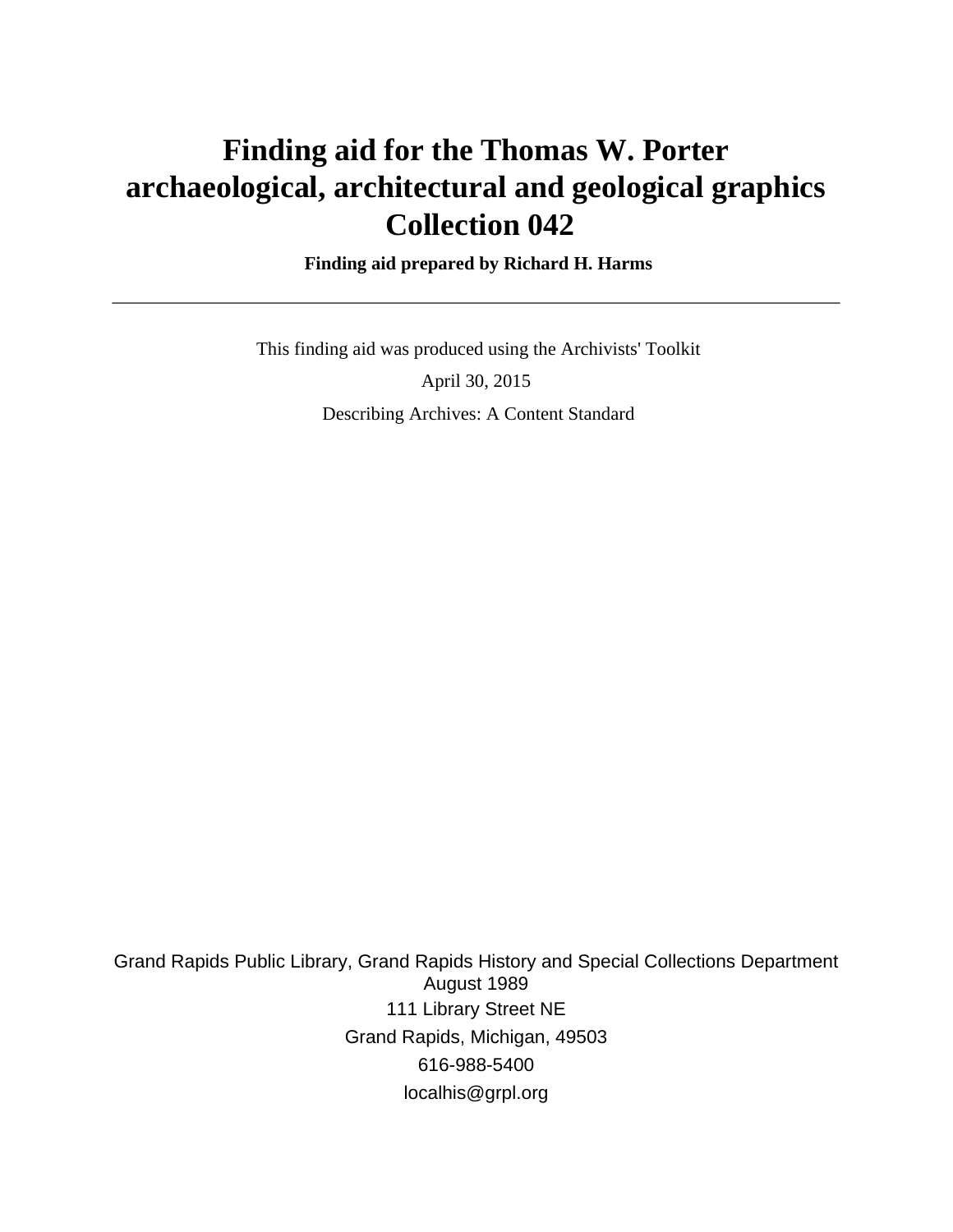# **Table of Contents**

| Series I. Michigan finds, attributed to Prehistoric Hopewell/Adena cultures, 1873-1898, n.d 7 |
|-----------------------------------------------------------------------------------------------|
|                                                                                               |
|                                                                                               |
|                                                                                               |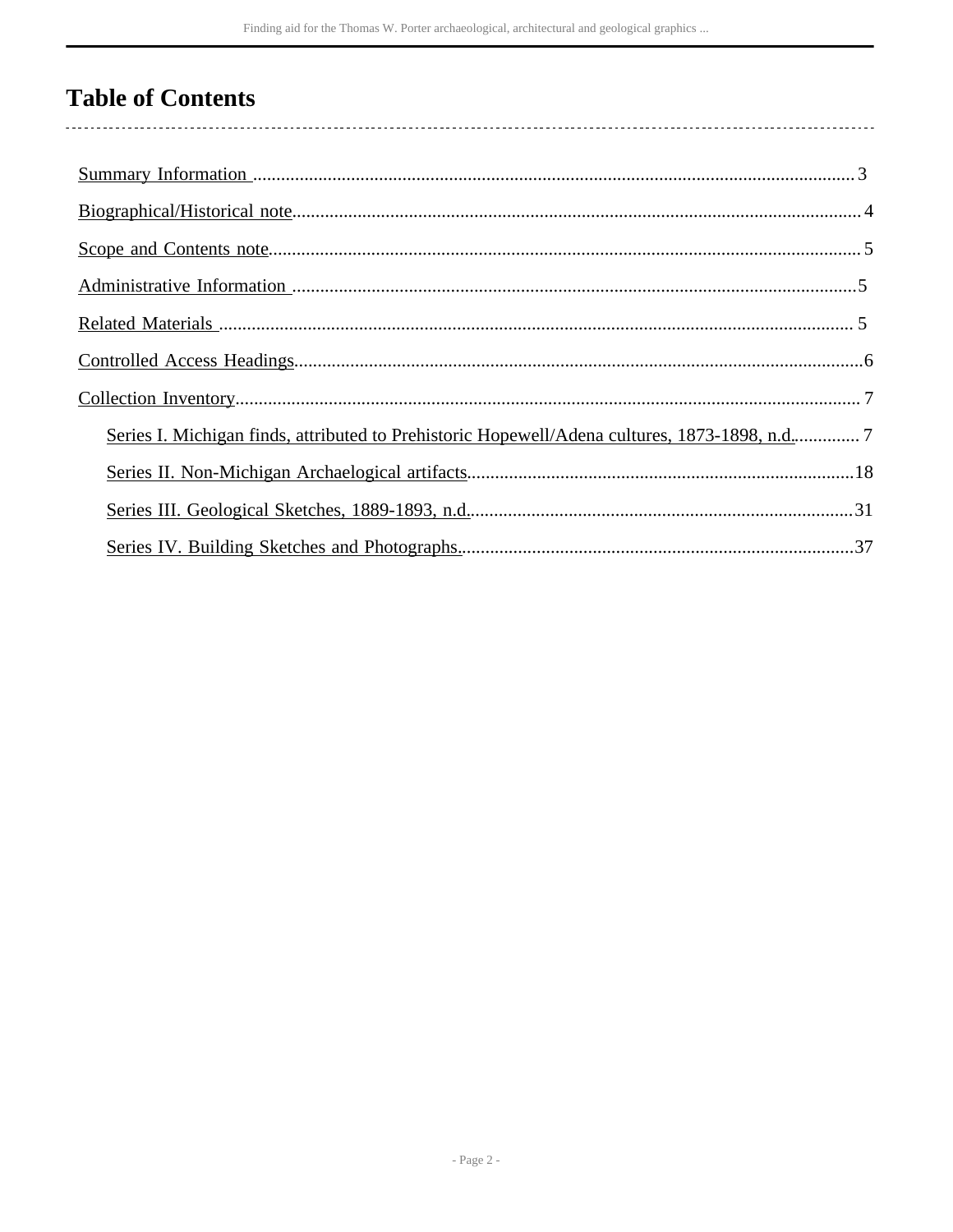# <span id="page-2-0"></span>**Summary Information**

| <b>Repository</b> | Grand Rapids Public Library, Grand Rapids History and Special<br><b>Collections Department</b>                                                                                                                                                                                                                                                                                                                                                                                                                                                                                                                                                                               |
|-------------------|------------------------------------------------------------------------------------------------------------------------------------------------------------------------------------------------------------------------------------------------------------------------------------------------------------------------------------------------------------------------------------------------------------------------------------------------------------------------------------------------------------------------------------------------------------------------------------------------------------------------------------------------------------------------------|
| <b>Title</b>      | Thomas W. Porter Archaeological, Architectural and Geological graphics                                                                                                                                                                                                                                                                                                                                                                                                                                                                                                                                                                                                       |
| Date [inclusive]  | 1873-1900, no date                                                                                                                                                                                                                                                                                                                                                                                                                                                                                                                                                                                                                                                           |
| <b>Extent</b>     | 3.0 Linear feet Four boxes                                                                                                                                                                                                                                                                                                                                                                                                                                                                                                                                                                                                                                                   |
| Language          | English                                                                                                                                                                                                                                                                                                                                                                                                                                                                                                                                                                                                                                                                      |
| <b>Abstract</b>   | Thomas W. Porter (1827 - 1911) collected, sold and traded archaeological<br>artifacts from West Michigan during the last third of the nineteenth<br>century. Often working with Wright L. Coffinberry and others from the<br>Kent Scientific Institute, he used his skill as a sketcher to draw facsimiles<br>of Native American and other artifacts. The collection includes maps and<br>illustrations of the Indian burial mounds in Grand Rapids and the items<br>recovered from them, including the "Big Find" in the Converse Mound<br>Group. Also included are sketches of early Grand Rapids building and<br>scenes and other archaeological and geological sketches. |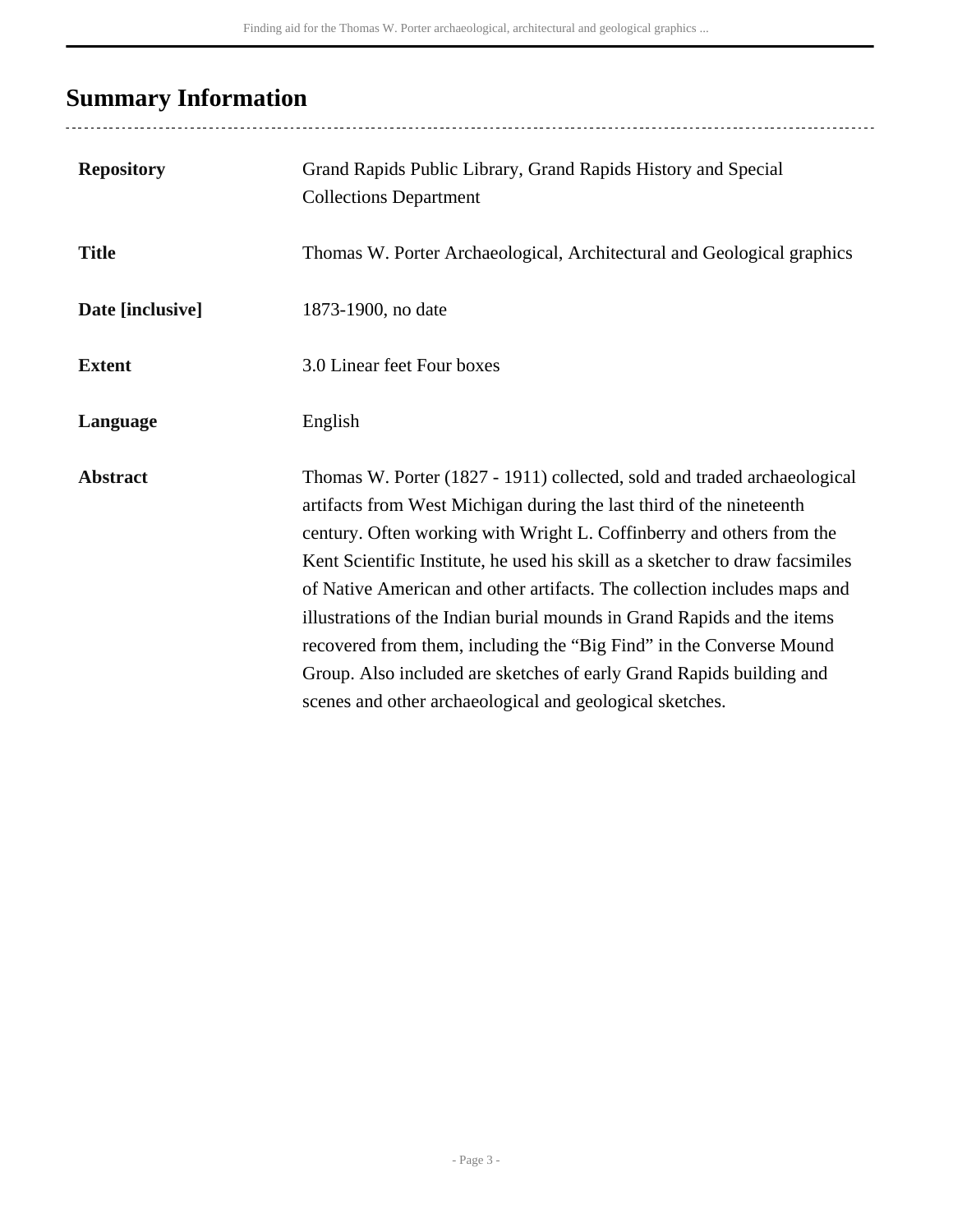# <span id="page-3-0"></span>**Biographical/Historical note**

Thomas W. Porter (24 March 1827 - 24 May 1911) left his native London, England, where he had learned the trade of setting stained glass, in 1846. At the invitation of Henry R. Williams, first mayor of Grand Rapids, Porter came to the area during the late fall of 1850 to find land. He returned to New York state and purchased land warrants (for lands near Lowell and Carson City) from War of 1812 veterans. He moved to the area permanently during the winter of 1853-54, arriving in January 1854.

He worked as a painter, wall paper hanger and contractor throughout his life in Grand Rapids. Early he contracted to paint the various steamboats that plied the Grand River. Later he did contract painting for the Detroit & Milwaukee railroad. He also operated a retail paint and wall paper shop in downtown Grand Rapids.

Porter was a member of the first volunteer fire department in Grand Rapids. He collected coins, stamps and especially archaeological artifacts. Porter combined his professional talent with his archaeological avocation to draw facsimiles of artifacts and site maps.

Porter, along with numerous other local residents, collected, sold and traded archaeological artifacts discovered in West Michigan during the last third of the nineteenth century. Often working as part of expeditions from the Kent Scientific Institute, later Grand Rapids Public Museum/Public Museum of Grand Rapids, Porter was present at the opening of many archaeological sites. Using his skill as a sketcher, he drew facsimiles of some of the uncovered artifacts, of the mounds from which they were recovered, and maps locating these mounds. This collection contains some of these drawings, particularly those from the "Big Find" in the Converse Mound Group in May 30, 1885.

The Converse Mounds, located along the west side of the Grand River from present-day Bridge Street to south of Fulton Street, was the larger of the two mound groups in the Grand Rapids area. Its location in the path of Grand Rapids' growth marked the mound groups early demise. As early as the 1850s the tops of the mounds were leveled with many artifacts removed and skeletal remains reburied. In 1885 while laying a utility line to the Phoenix Furniture plant, workmen excavated the sub-surface artifacts from these mounds.

Concerning the Hopewell/Adena material: the Kent County and area mounds explored by Wright L. Coffinberry, were roughly dated by him in 1875 to a culture at least 250 to 300 years earlier. This dating was based upon the estimated age of the trees often found growing over these mounds. However, as Coffinberry noted, these mound builders could have lived much earlier. It is also known that the Ottawa and Chippewa tribes, living in this area of the country in the 19th century, often desired to bury their remains in or near these more ancient mounds.

Porter also prepared sketches for artifacts collected from Arizona by Grand Rapids physician Louis Barth and sketches of archaeological artifacts from around the world. He sketched early Grand Rapids buildings and scenes as he remembered them upon his arrival.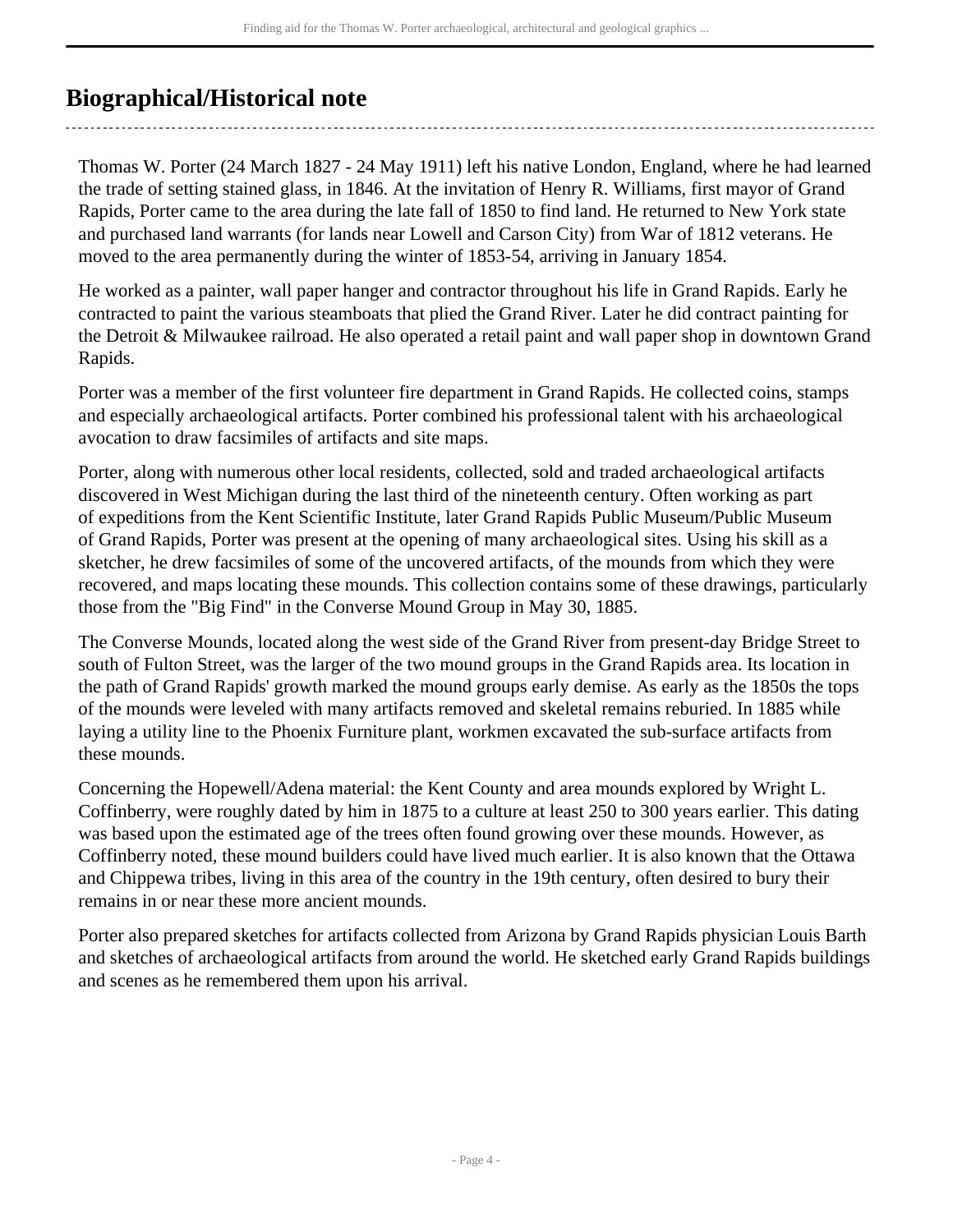# <span id="page-4-0"></span>**Scope and Contents note**

Illustrated in this collection are projectile points, tools, ornaments, pots, and other objects. Porter sketched the Indian burial mounds from which these objects were recovered and drew maps locating these mounds, including the "Big Find" in the Converse Mound Group, located on the west side of the Grand River, in May 30, 1885.

Porter's work includes some 355 items, primarily graphite drawings on various papers, but also some lists of items. Of these, about 130 are for archaeological items known or believed found in Michigan.

Among Porters sketches are also shown items collected in Arizona by Grand Rapids physician Louis Barth. Additionally, Porter sketched from archaeological catalogs or museum collections, including the Peabody Museum, and the local Kent Scientific Institute.

A few sketches of early Grand Rapids buildings and scenes, as he remembered them upon his arrival, are also recorded here by Porter. Finally, a large number of geological sketches, some from Kent County, Michigan, but many from Livingston Co., New York, document topography and rock.

# <span id="page-4-1"></span>**Administrative Information**

# **Publication Information**

Grand Rapids Public Library, Grand Rapids History and Special Collections Department August 1989

### **Immediate Source of Acquisition note**

Unknown donor, old collection P1:A9 (at least in part)

# <span id="page-4-2"></span>**Related Materials**

### **Related Archival Materials note**

Collection 054-43-06 Grand Rapids Public Library Photo Collection. St. Andrews Church. Photo of a T.W. Porter sketch of St. Andrews Church, Grand Rapids, Mich., 1849. (Note: Porter's original sketch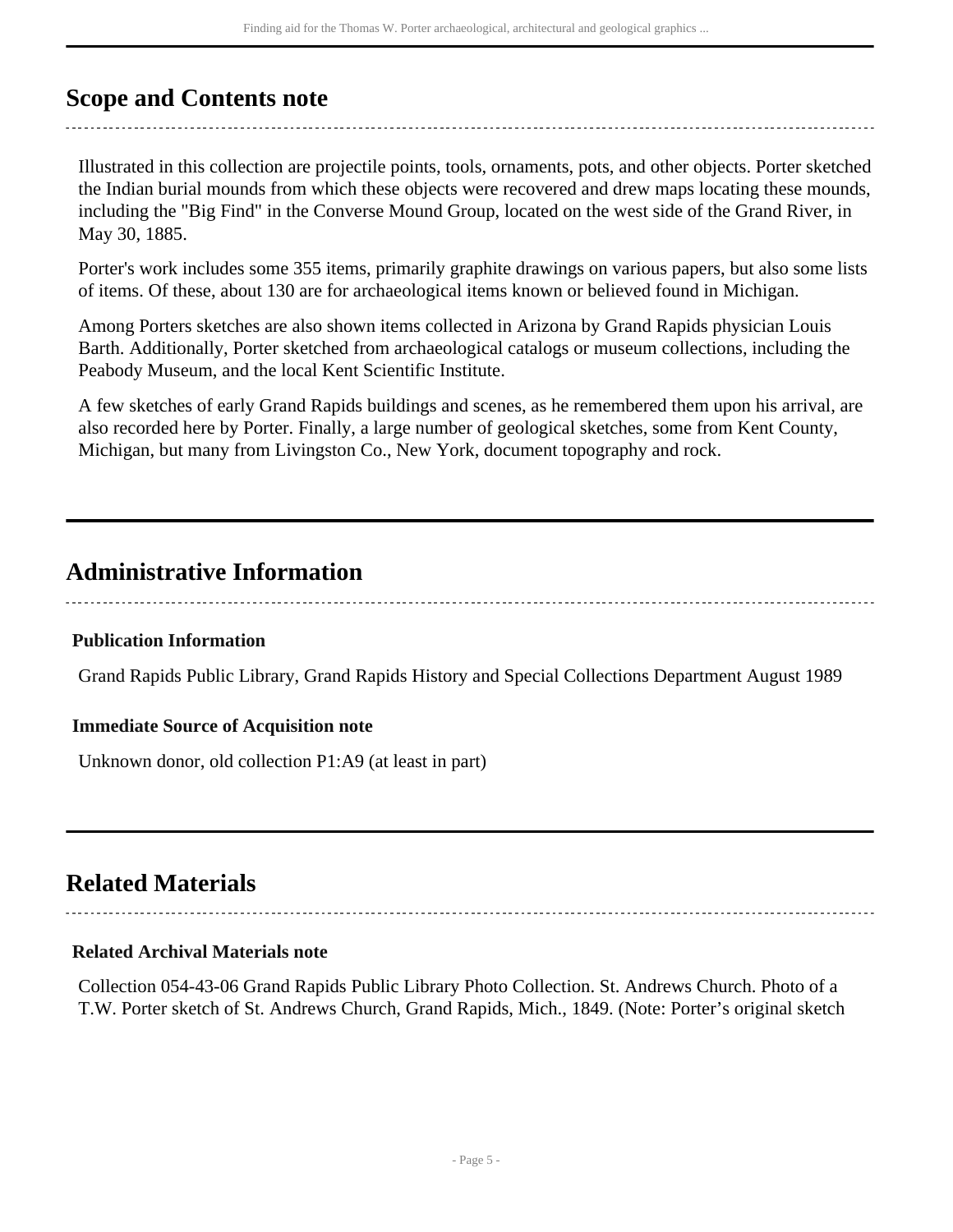is not found here with his other drawings of Grand Rapids buildings. The sources of this image & the location of the original sketch are not known.)

Collectopm 061, Wright L. Coffinberry & Coffinberry Family Papers

Archaeological Atlas of Michigan / W.B. Hinsdale. M912.H59

"Archaeology" p.14-19. In: History of the City of Grand Rapids / Albert Baxter, 1891.

"Monuments to a Past Culture" p. 2-3. In: A Grand Rapids Sampler / Gordon L. Olson, 1992.

Also included with the "Big Find" sketches is a clipping further explaining the find: "That Archaelogical Find" Grand Rapids Eagle, May 31, 1885.

# <span id="page-5-0"></span>**Controlled Access Headings**

# **Geographic Name(s)**

• Grand Rapids (Mich.) -- History

# **Personal Name(s)**

• Porter, Thomas W, 1827-1911

# **Subject(s)**

- Indians of North America -- Michigan -- Kent County
- Mounds -- Michigan -- Kent County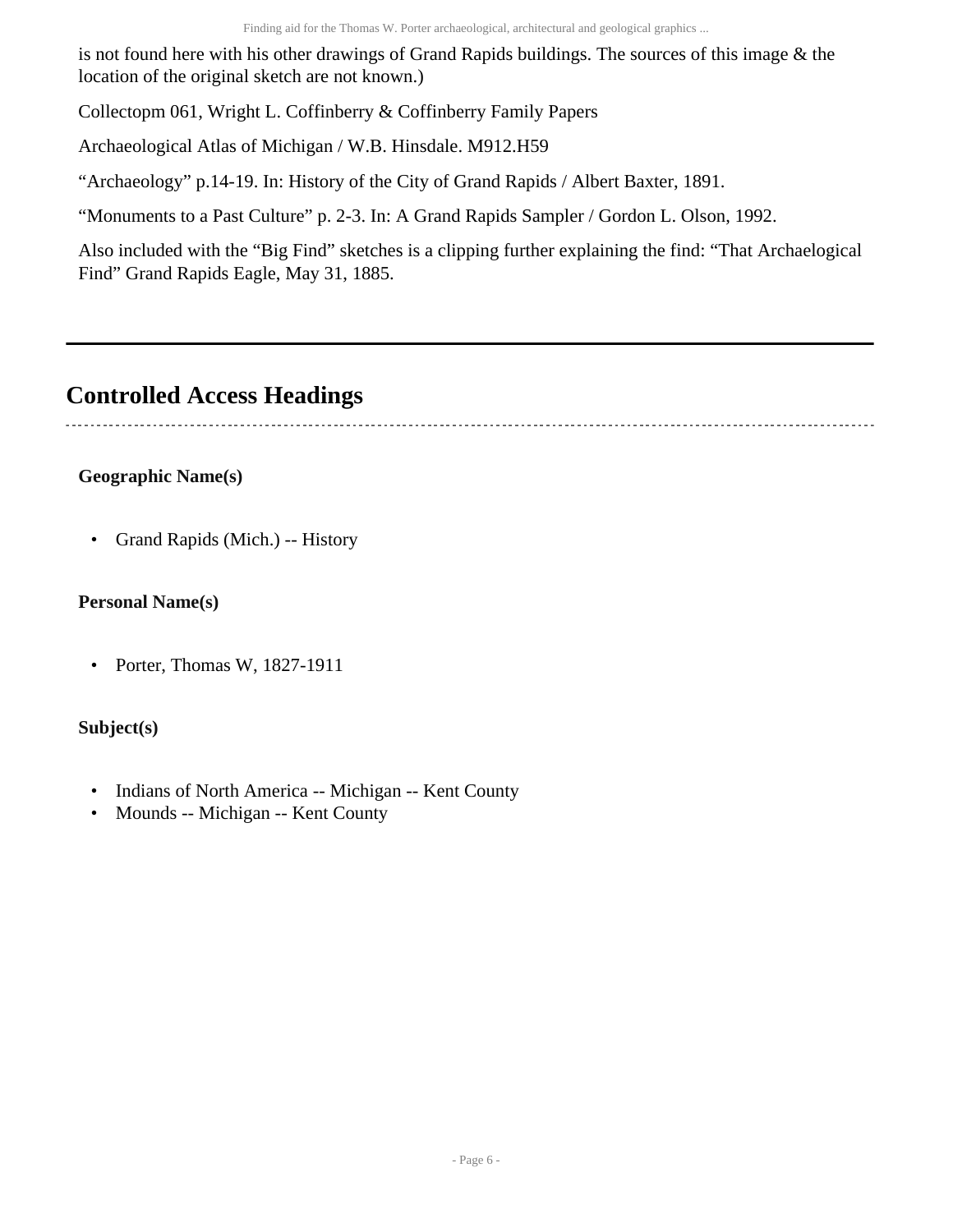#### **Series I. Michigan finds, attributed to Prehistoric Hopewell/Adena culture...**

# <span id="page-6-0"></span>**Collection Inventory**

<span id="page-6-1"></span>**Series I. Michigan finds, attributed to Prehistoric Hopewell/Adena cultures, 1873-1898, n.d.** 

### **Subseries A. Converse Mounds Group, west side of Grand River, Grand Rapids**

|                                                                | <b>Box</b>     | Folder         |
|----------------------------------------------------------------|----------------|----------------|
| Reference Articles, 1-3. (Includes item .1, original clipping) | $\overline{2}$ | $\mathbf{1}$   |
| <b>Orientation drawings by Porter</b>                          |                |                |
|                                                                | <b>Box</b>     | Folder         |
| .3 Location of the Mound Builders Village                      | $\mathbf{1}$   | $\mathbf{1}$   |
| .24 Nos. 1-5 Mounds                                            | $\mathbf{1}$   | $\mathbf{1}$   |
| Items found before the "Big Find", pre-May 1885:Dated:         |                |                |
|                                                                | <b>Box</b>     | <b>Folder</b>  |
| .44 Oversized. Pestle found 1867 in Grand River                | $\mathbf{1}$   | $\overline{2}$ |
| .20-.23 [Mound 9] sketches Aug. 2, 1876 finds                  | $\overline{2}$ | $\overline{2}$ |
| .35 Feb. 1878, various                                         | $\overline{2}$ | 3              |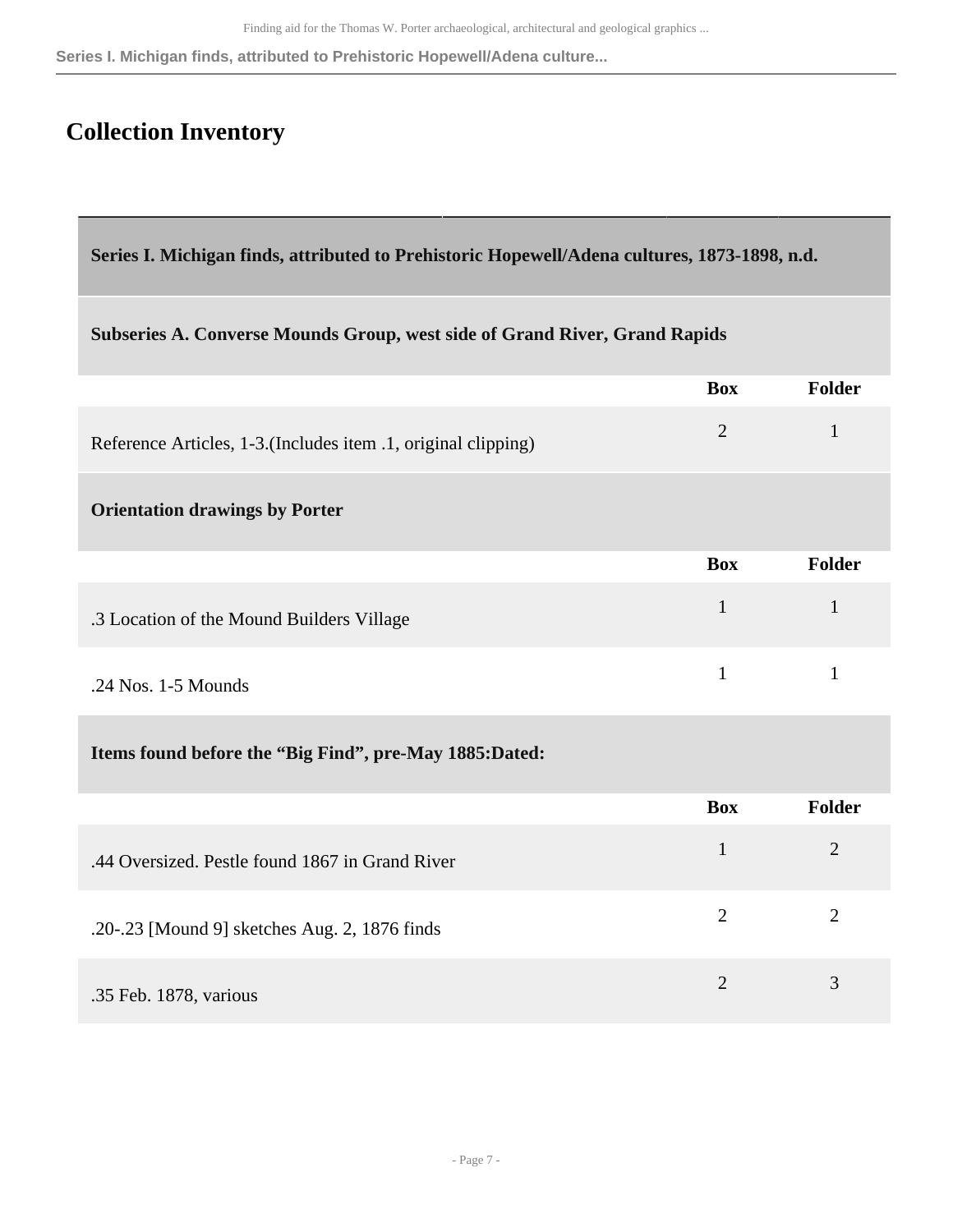**Attributed:**

| .29-.30 Oct. 1879 Coffinbury Fulton to Butterworth finds | $\overline{2}$ | 3              |
|----------------------------------------------------------|----------------|----------------|
| .26 Mar. 1880 Kitchen Mount                              | $\overline{2}$ | 3              |
| .27 1880 Front St. find                                  | $\overline{2}$ | 3              |
| .31 June 4, 1883, No. 5                                  | $\overline{2}$ | 3              |
| .19 Apr. 18, 1885 pipe stem find                         | $\overline{2}$ | 3              |
| <b>Attributed:</b>                                       |                |                |
|                                                          | <b>Box</b>     | Folder         |
| .25 Fulton St., n.d.                                     | $\overline{2}$ | $\mathfrak{Z}$ |
| .28 Watson ST., btw. Fulton and Butterworth, n.d.        | $\overline{2}$ | 3              |
| The Big Find, May 30, 1885                               |                |                |
|                                                          | <b>Box</b>     | Folder         |
| .2 Diagram, as the surface looked in 1850                | $\mathbf{1}$   | $\mathfrak{Z}$ |
|                                                          |                |                |
| .4 Site maps, 1885 vs 1853                               | $\overline{2}$ | $\overline{4}$ |
| .5-.7 Artifacts                                          | $\overline{2}$ | $\overline{4}$ |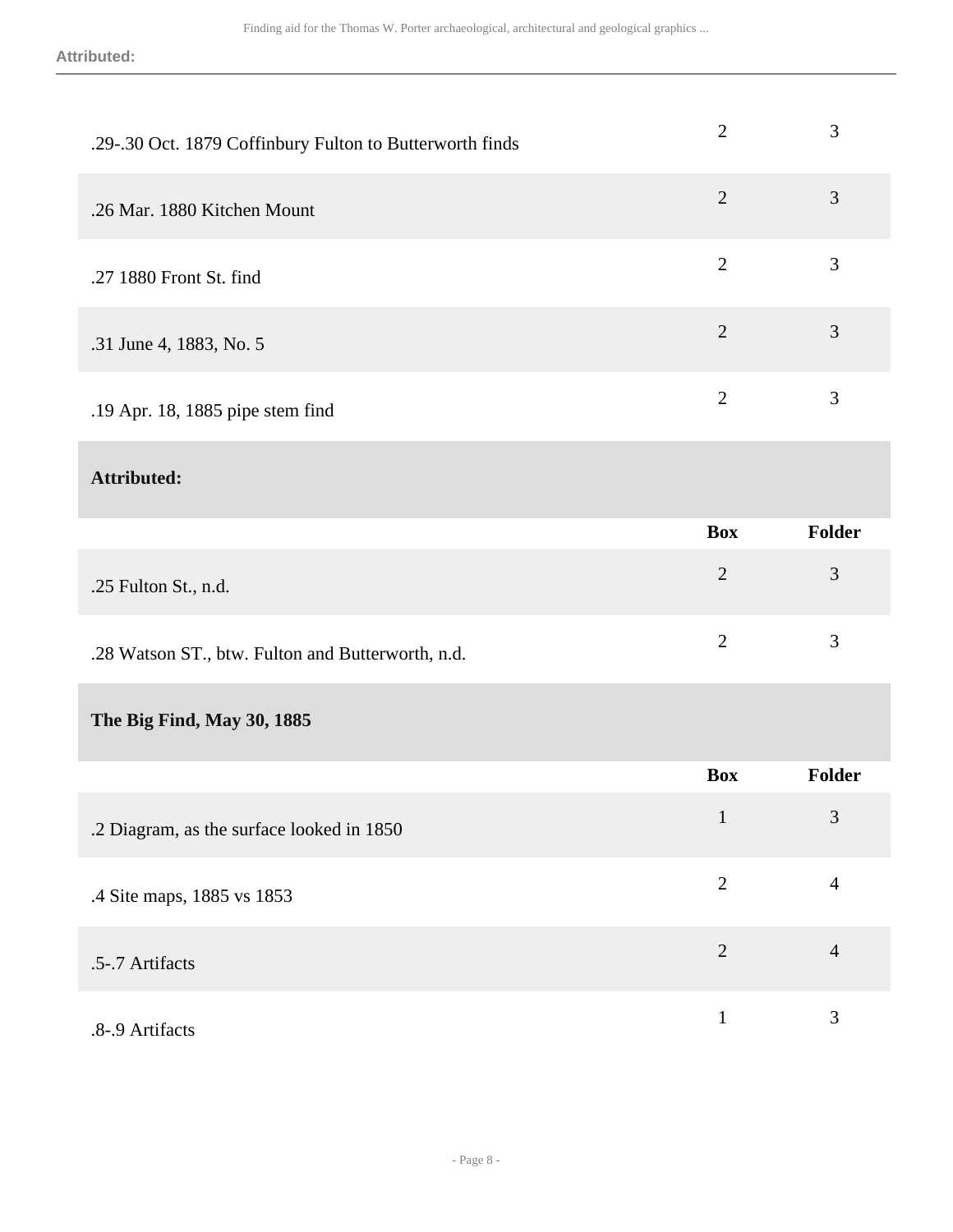#### **Converse Mound Group, after the "Big Find", post May 1885:**

| $.10 - 16$ Artifacts | $\prime$ |
|----------------------|----------|
| .17-.18 Artifacts    | ́        |

# **Converse Mound Group, after the "Big Find", post May 1885:**

#### **Dated:**

|                                      | <b>Box</b> | Folder      |
|--------------------------------------|------------|-------------|
| .32 Mar. 18, 1890, Arrowhead         |            | $5^{\circ}$ |
| .33-34 Apr. 17, 1890, vase fragments |            | 5           |

### **Attributed:**

|              | <b>Box</b> | Folder |
|--------------|------------|--------|
| .40n.d. Pipe |            | 5      |

# **Subseries B. Grand Rapids finds and/or Pulcher ownership**

#### **Pulcher items, annotated as his or drawn on his letterhead**

|                                   | <b>Box</b> | <b>Folder</b> |
|-----------------------------------|------------|---------------|
| .39 Pulcher ownership attribution |            | h             |
| .43 Drawing date Apr. 11, 1884    |            | h             |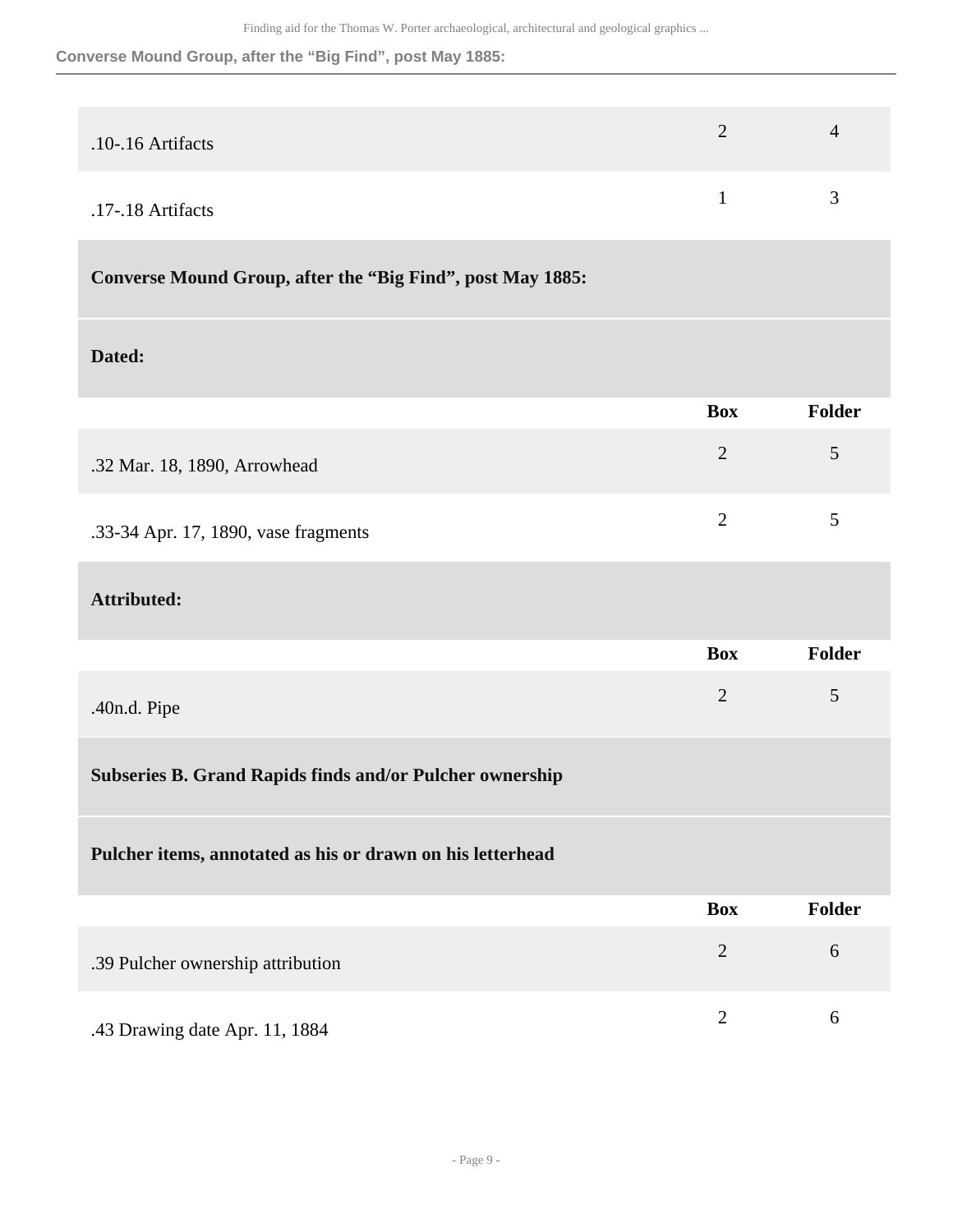| .45 Drawing date Sept. 3, 1884, found at Wright (Waite)                                                                 | $\overline{2}$ | 6             |
|-------------------------------------------------------------------------------------------------------------------------|----------------|---------------|
| .50 Drawing date Sept. 3, 1884, found at Wright                                                                         | $\overline{2}$ | 6             |
| <b>Attributed</b>                                                                                                       |                |               |
|                                                                                                                         | <b>Box</b>     | Folder        |
| .55 Oversized. Pulcher ownership, including items found in Alpine Twp./<br>Kent Co./Mich., Barry Co./Mich. and in Ohio. | 3              | $\mathbf{1}$  |
| .73 Sand Creek                                                                                                          | $\overline{2}$ | 6             |
| <b>Coffinberry</b> items                                                                                                |                |               |
|                                                                                                                         | <b>Box</b>     | <b>Folder</b> |
| .36 Obsidian arrow head or volcanic glass                                                                               | $\overline{2}$ | 7             |
| .37 2 stones                                                                                                            | $\overline{2}$ | $\tau$        |

| .38 Axe. Oversized |  |
|--------------------|--|
|                    |  |

|      |  | $\sim$<br>$\overline{\mathcal{L}}$ | $\sim$ |
|------|--|------------------------------------|--------|
| 0.42 |  |                                    |        |
|      |  |                                    |        |

# **Porter items**

|                                  | <b>Box</b> | Folder         |
|----------------------------------|------------|----------------|
| .47 Ax, found on S. Prospect St. |            | $\overline{ }$ |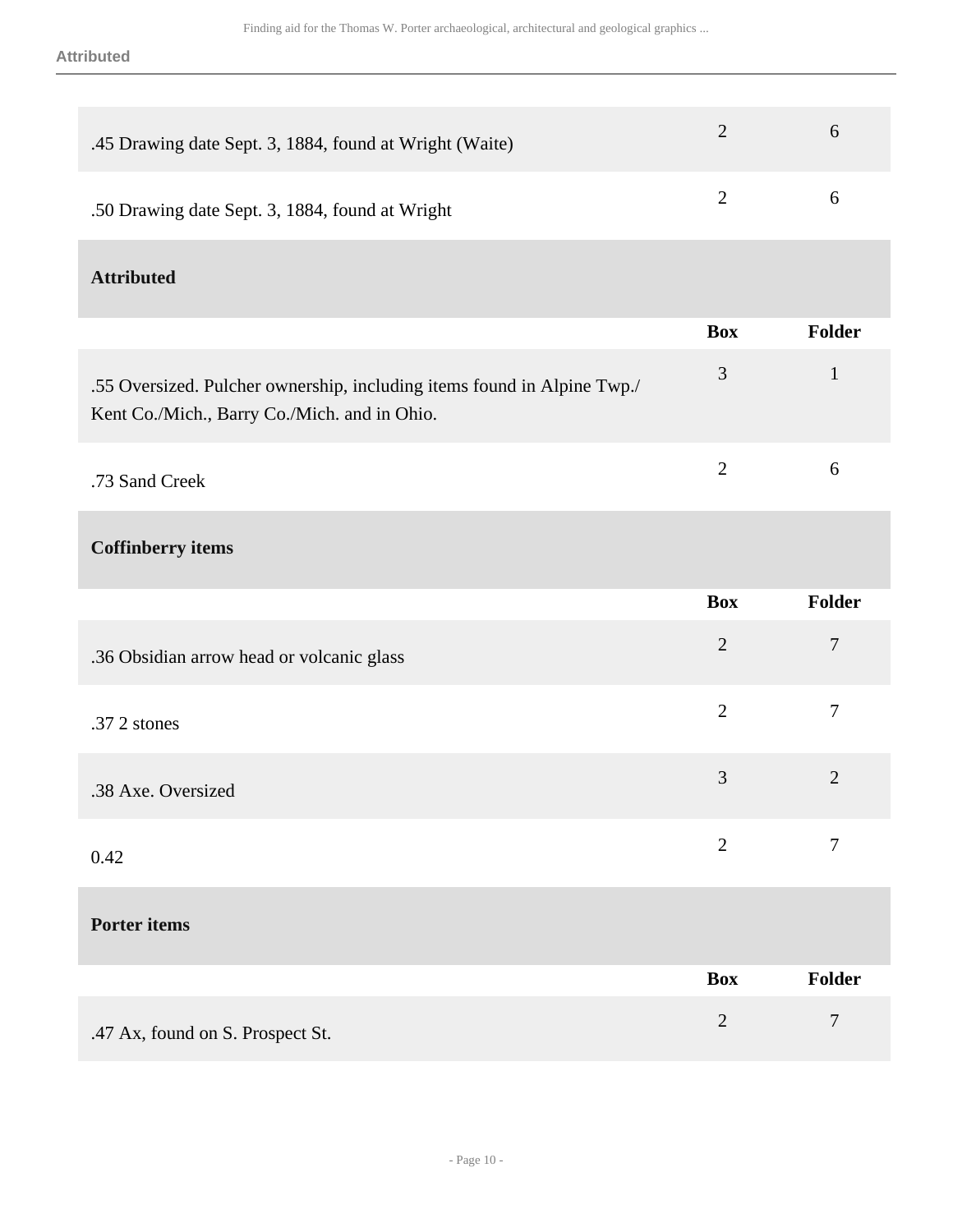#### **Subseries C. Kent County Finds**

# **Subseries C. Kent County Finds**

# **Porter items**

|                                                                                                                                                 | <b>Box</b>     | <b>Folder</b> |
|-------------------------------------------------------------------------------------------------------------------------------------------------|----------------|---------------|
| .41 Spear head, Lowell Farm + a Coffinbury item                                                                                                 | $\overline{2}$ | 8             |
| .46 Skinner                                                                                                                                     | $\overline{2}$ | 8             |
| .54 Ceremonial Axe, found in Gration Twp. + others                                                                                              | $\overline{2}$ | 8             |
| .57 Found in town of Graton, Mar. 3, 1885                                                                                                       | $\overline{2}$ | 8             |
| <b>Coffinberry</b>                                                                                                                              |                |               |
|                                                                                                                                                 | <b>Box</b>     | <b>Folder</b> |
| .51 Found at Norton Mound near Grandville                                                                                                       | $\overline{2}$ | 9             |
| .148 Found at Norton Mound near Grandville; includes also another image,<br>bead with Ohio, Coffinbury/Le Metayer de Guichainville association. | $\overline{2}$ | 9             |
|                                                                                                                                                 |                |               |
| .52 Rocking knife. Found at the Workhouse.                                                                                                      | $\overline{2}$ | 9             |
| <b>Other</b>                                                                                                                                    |                |               |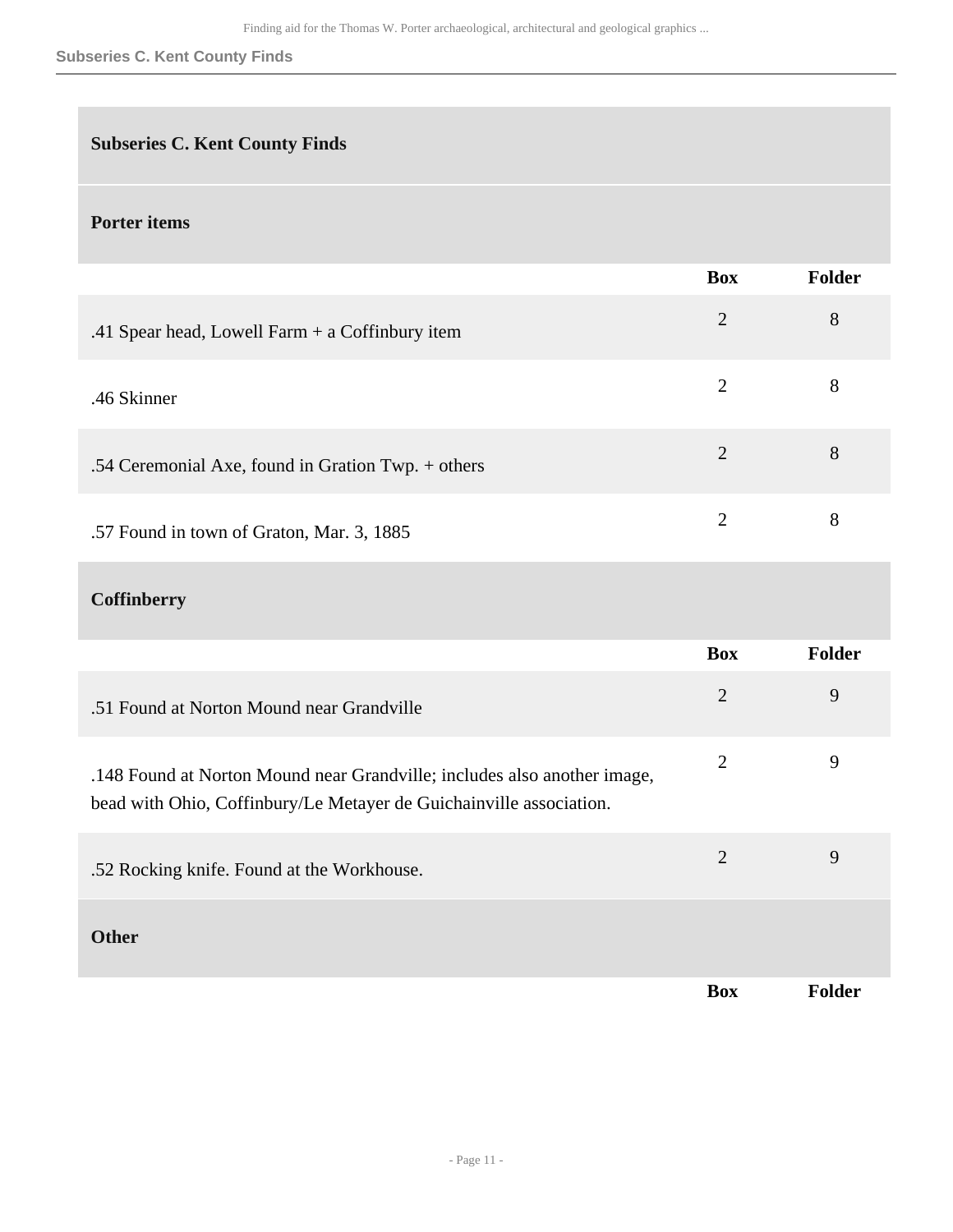#### **Subseries D. Other Michigan Counties.**

| .48 Pestle                                                         | $\overline{2}$ | 10     |
|--------------------------------------------------------------------|----------------|--------|
| .49 Pipe, found by Dr. McNalb, given to Coffinbury                 | $\overline{2}$ | 10     |
| .53 Axe or skinner, found on Barrett farm, Gratton Twp.            | $\overline{2}$ | 10     |
| 0.56                                                               | $\overline{2}$ | 10     |
| .59 Ceremonial Axe? Found near Ada by A? Plum, left to Coffinbury. | $\overline{2}$ | 10     |
| .60 Totem, found in Courtland                                      | $\overline{2}$ | 10     |
| .61 Combination axe, found in Walker by James White                | $\mathbf{2}$   | 10     |
| <b>Subseries D. Other Michigan Counties.</b>                       |                |        |
|                                                                    |                |        |
| <b>Ottawa County</b>                                               |                |        |
| --Spoonville Mounds, 1876-1877, 1880, 1883, n.d.                   |                |        |
|                                                                    | <b>Box</b>     | Folder |
| 0.63                                                               | $\sqrt{2}$     | $11\,$ |
| 0.64                                                               | $\sqrt{2}$     | $11\,$ |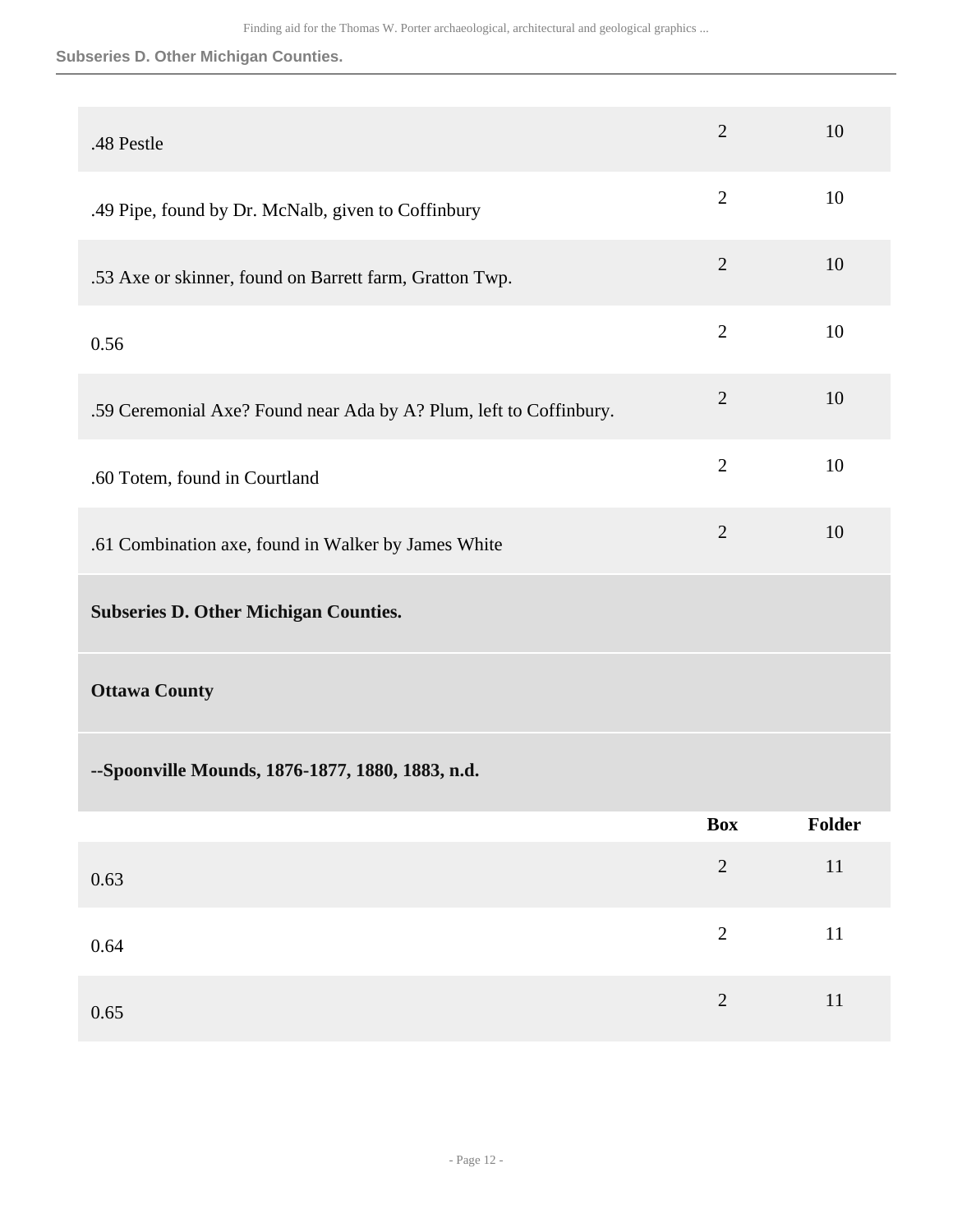**--Tallmadge (Both housed in oversized)**

| $0.66\,$                               | $\sqrt{2}$     | $11\,$         |
|----------------------------------------|----------------|----------------|
| $0.67\,$                               | $\sqrt{2}$     | $11\,$         |
| $0.68\,$                               | $\overline{2}$ | $11\,$         |
| 0.69                                   | $\sqrt{2}$     | $11\,$         |
| $0.7\,$                                | $\sqrt{2}$     | $11\,$         |
| 0.71                                   | $\overline{2}$ | $11\,$         |
| --Tallmadge (Both housed in oversized) |                |                |
|                                        |                |                |
|                                        | <b>Box</b>     | Folder         |
| $0.72\,$                               | $\mathfrak{Z}$ | $\mathfrak{Z}$ |
| .74 Oversized                          | $\mathfrak{Z}$ | $\mathfrak{Z}$ |
| --Ferrysburg Mounds, 1877, 1880, n.d.  |                |                |
|                                        | Box            | Folder         |
| $0.75\,$                               | $\sqrt{2}$     | $12\,$         |
| $0.76\,$                               | $\overline{c}$ | $12\,$         |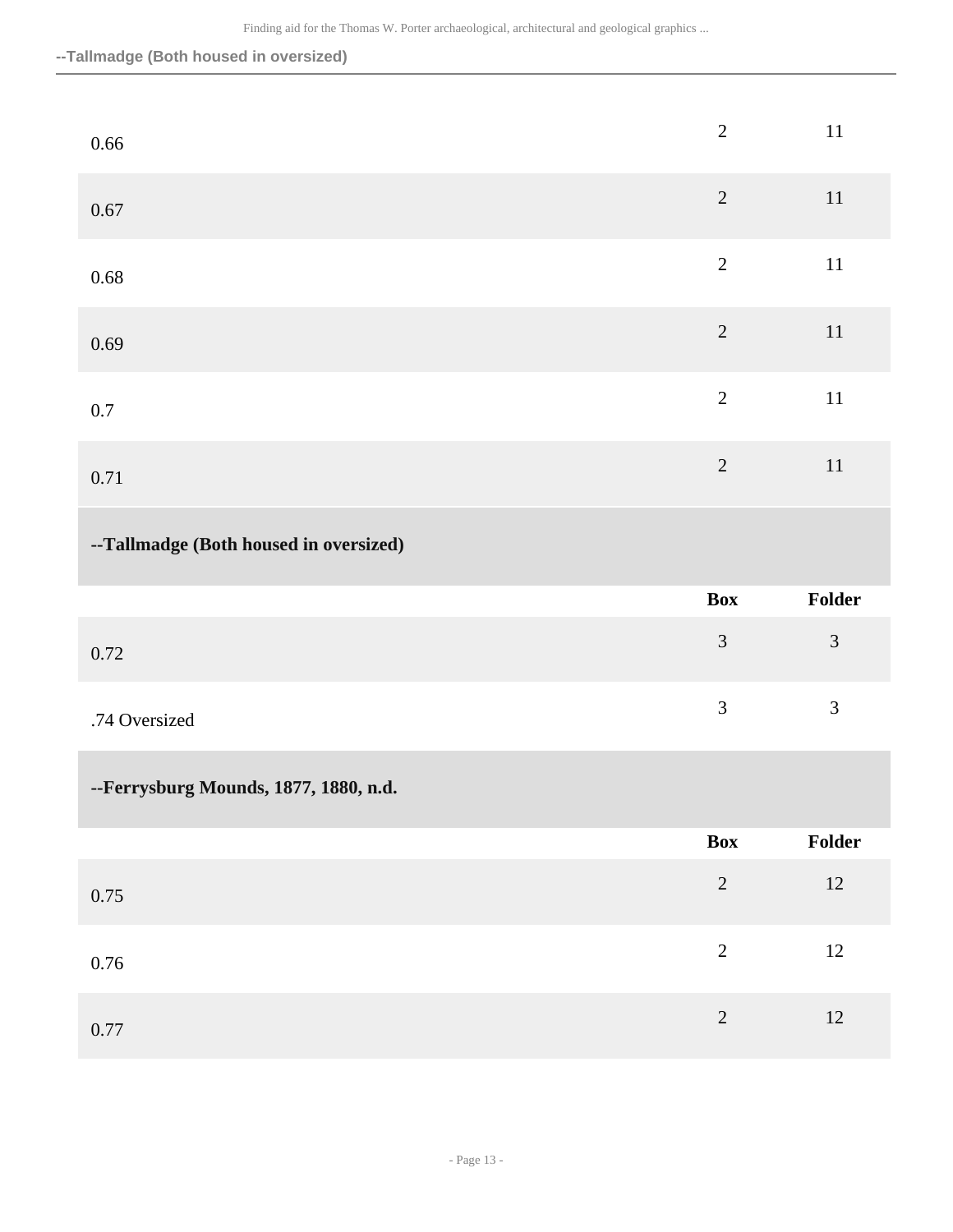# **Allegan County artifacts; 1883, n.d.**

| .78 Oversized | 4 |
|---------------|---|
| 0.79          |   |

# **Allegan County artifacts; 1883, n.d.**

|      | Box           | Folder |
|------|---------------|--------|
| 0.8  | 2             | 13     |
| 0.81 | $\mathcal{D}$ | 13     |

# **Barry County**

|                        | <b>Box</b>     | <b>Folder</b>  |
|------------------------|----------------|----------------|
| .91 Oversized, folded  | $\mathbf{1}$   | $\overline{4}$ |
| <b>Calhoun County</b>  |                |                |
| --- Battle Creek, 1885 |                |                |
|                        | <b>Box</b>     | <b>Folder</b>  |
| 0.135                  | $\overline{2}$ | 15             |
| <b>Chippewa County</b> |                |                |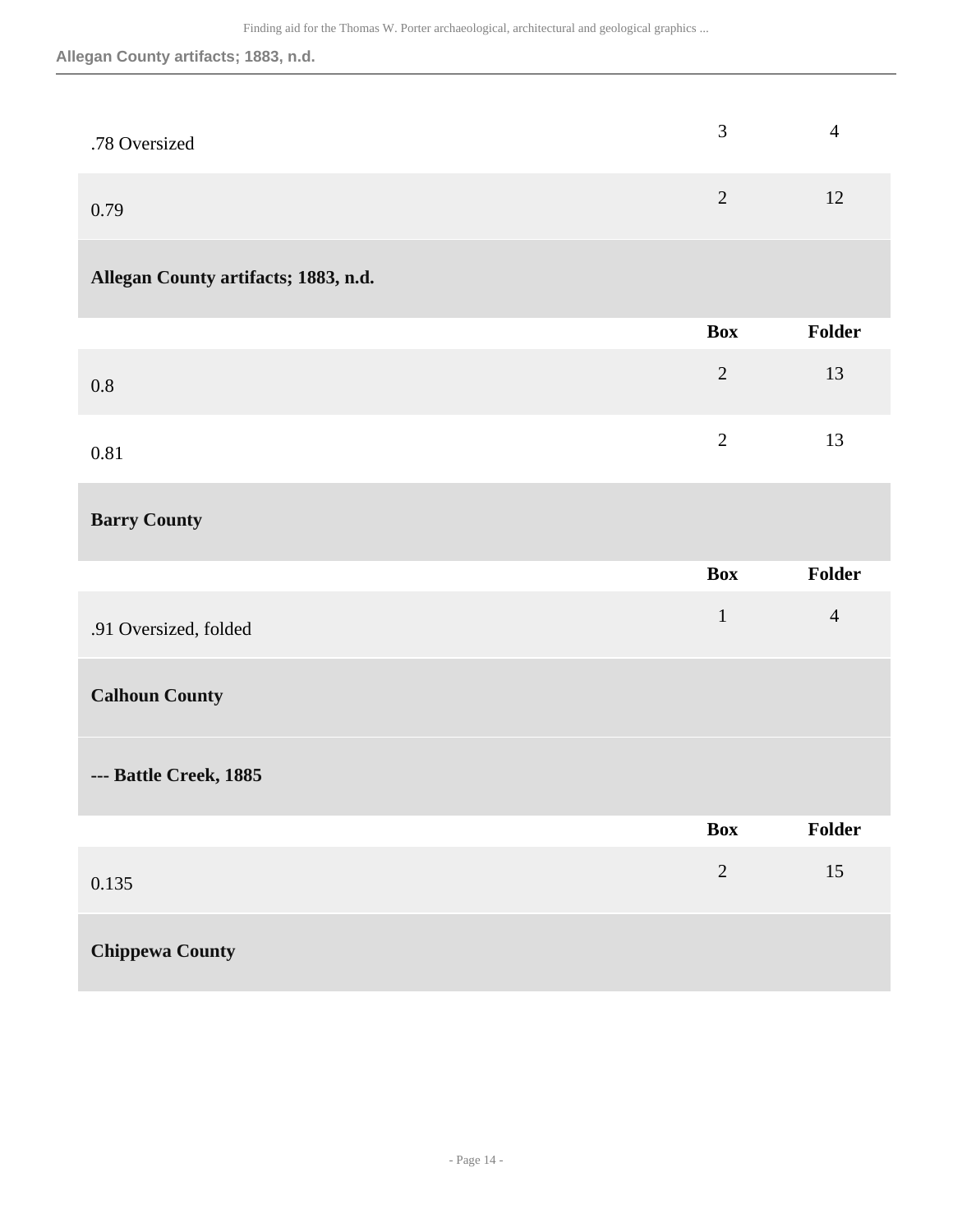**---Stone Mound, [Mackinaw? Island and Marquette] 1896-1897.**

# **---Stone Mound, [Mackinaw? Island and Marquette] 1896-1897.**

|                               | <b>Box</b>     | Folder |
|-------------------------------|----------------|--------|
| .138 James Travis association | $\overline{2}$ | 16     |
| 0.139                         | $\sqrt{2}$     | $16\,$ |
| 0.14                          | $\sqrt{2}$     | 16     |
| Attributed:                   |                |        |
|                               | <b>Box</b>     | Folder |
| 0.136                         | $\sqrt{2}$     | 16     |
| 0.137                         | $\overline{2}$ | 16     |
| <b>Clinton County</b>         |                |        |
|                               | <b>Box</b>     | Folder |
| 0.95                          | $\sqrt{2}$     | 15     |
| <b>Genesee County, 1882.</b>  |                |        |
|                               | <b>Box</b>     | Folder |
| .142 Gaines, Mr. Terry        | $\overline{2}$ | $17\,$ |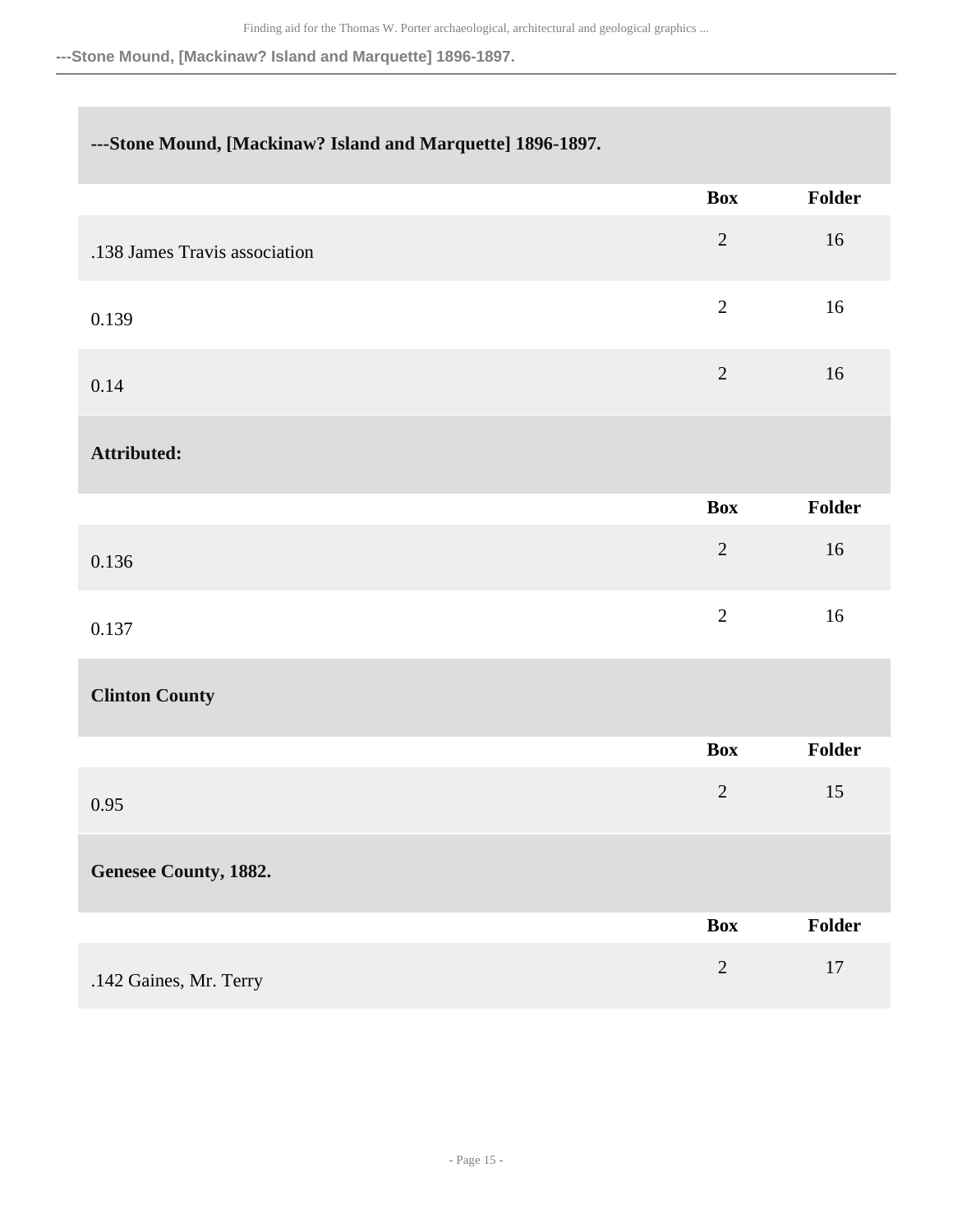**Gratiot County artifacts; 1882, 1888-90, n.d.**

# **Gratiot County artifacts; 1882, 1888-90, n.d.**

|                                                                  | <b>Box</b>     | Folder         |
|------------------------------------------------------------------|----------------|----------------|
| 0.82                                                             | $\sqrt{2}$     | $14$           |
| 0.83                                                             | $\sqrt{2}$     | $14\,$         |
| 0.84                                                             | $\sqrt{2}$     | $14$           |
| 0.85                                                             | $\overline{2}$ | $14\,$         |
| .87 Oversized                                                    | $\,1\,$        | $\mathfrak{S}$ |
| $0.88\,$                                                         | $\mathbf{1}$   | 5              |
| .89 Oversized                                                    | $\,1\,$        | 5              |
| .90 Overzied                                                     | $\mathbf{1}$   | 5              |
| $0.108\,$                                                        | $\mathbf{1}$   | $\sqrt{5}$     |
| See also .252 Michigan Miscellaneous Geological McNaughton find. | $\,1\,$        | $\sqrt{5}$     |
| See also .86 in Ionia Co.                                        | $\mathbf{1}$   | $\mathfrak{S}$ |
| Ionia County; 1885, 1886, 1889, n.d.                             |                |                |
|                                                                  | <b>Box</b>     | Folder         |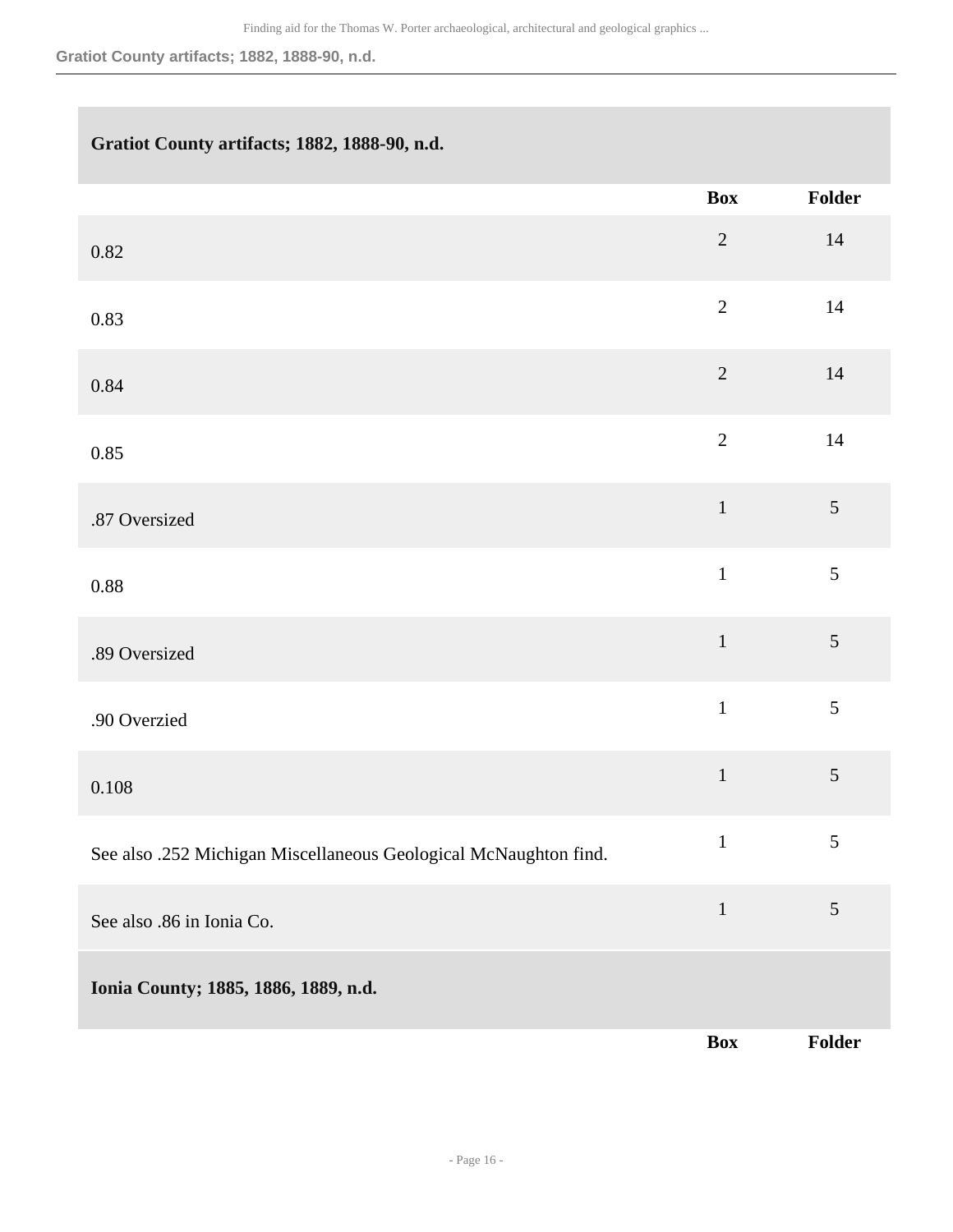**Montcalm County**

| $0.86\,$                   | $\sqrt{2}$     | $18\,$         |
|----------------------------|----------------|----------------|
| .92 Oversized. Fisk Creek. | $\overline{3}$ | $\mathfrak{S}$ |
| 0.93                       | $\sqrt{2}$     | $18\,$         |
| 0.94                       | $\sqrt{2}$     | $18\,$         |
| 0.96                       | $\overline{2}$ | $18\,$         |
| 0.97                       | $\sqrt{2}$     | $18\,$         |
|                            |                |                |
| <b>Montcalm County</b>     |                |                |
|                            | Box            | Folder         |
| 0.99                       | $\sqrt{2}$     | 19             |
| $0.1\,$                    | $\sqrt{2}$     | 19             |
| 0.101                      | $\overline{c}$ | 19             |
| 0.102                      | $\overline{c}$ | 19             |
| 0.103                      | $\overline{c}$ | 19             |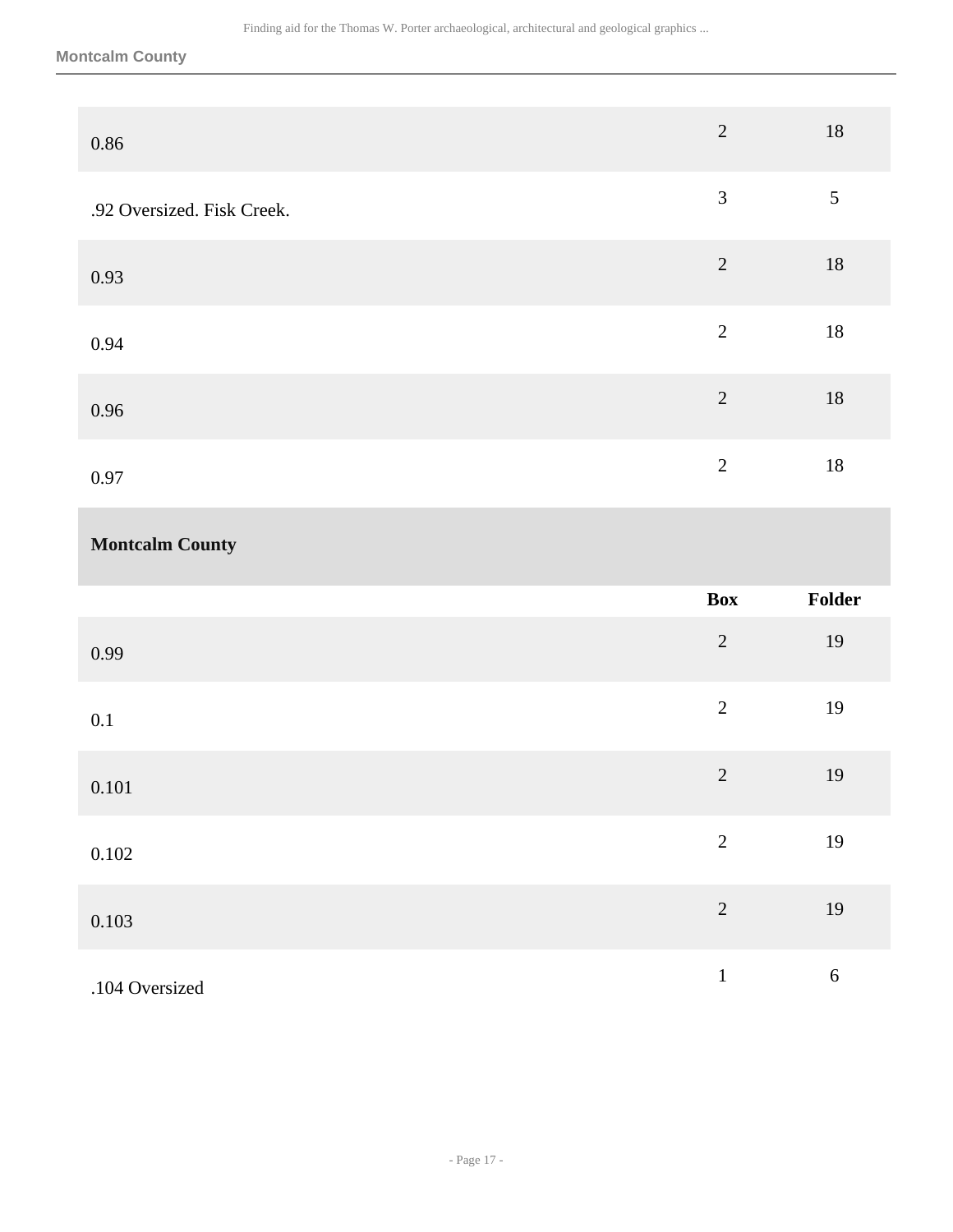**Newaygo County, 1882.**

#### **Newaygo County, 1882.**

|                                                                                                                                         | <b>Box</b>     | <b>Folder</b> |
|-----------------------------------------------------------------------------------------------------------------------------------------|----------------|---------------|
| .143 Found by Dr. McNabb, Fremont Twp., another item on same sheet<br>includes reference to article in Grand Rapids Eagle Aug. 2, 1882. | $\overline{2}$ | 15            |
| <b>Oakland County, 1882.</b>                                                                                                            |                |               |
| ---Waterford                                                                                                                            |                |               |
|                                                                                                                                         | <b>Box</b>     | <b>Folder</b> |
| .141 presented by Mr. Terry, Gaines Station, Gennesse Co.                                                                               | $\overline{2}$ | 17            |
| .144 bought of Mr. Terry, Gaines Station.                                                                                               | $\overline{2}$ | 17            |
| Series II. Non-Michigan Archaelogical artifacts                                                                                         |                |               |

#### <span id="page-17-0"></span>**Scope and Contents note**

Including other cultures, as well as possible non-Michigan Prehistoric HOPEWELL/ADENA cultures, and including items copied from publications or other museum.

#### **Subseries A. Illinois, Indiana, Iowa, Ohio, Pennsylvania, and others**

**---near Muscatim? On the Mississiippi, between Iowa and Illinois** 

**Box Folder**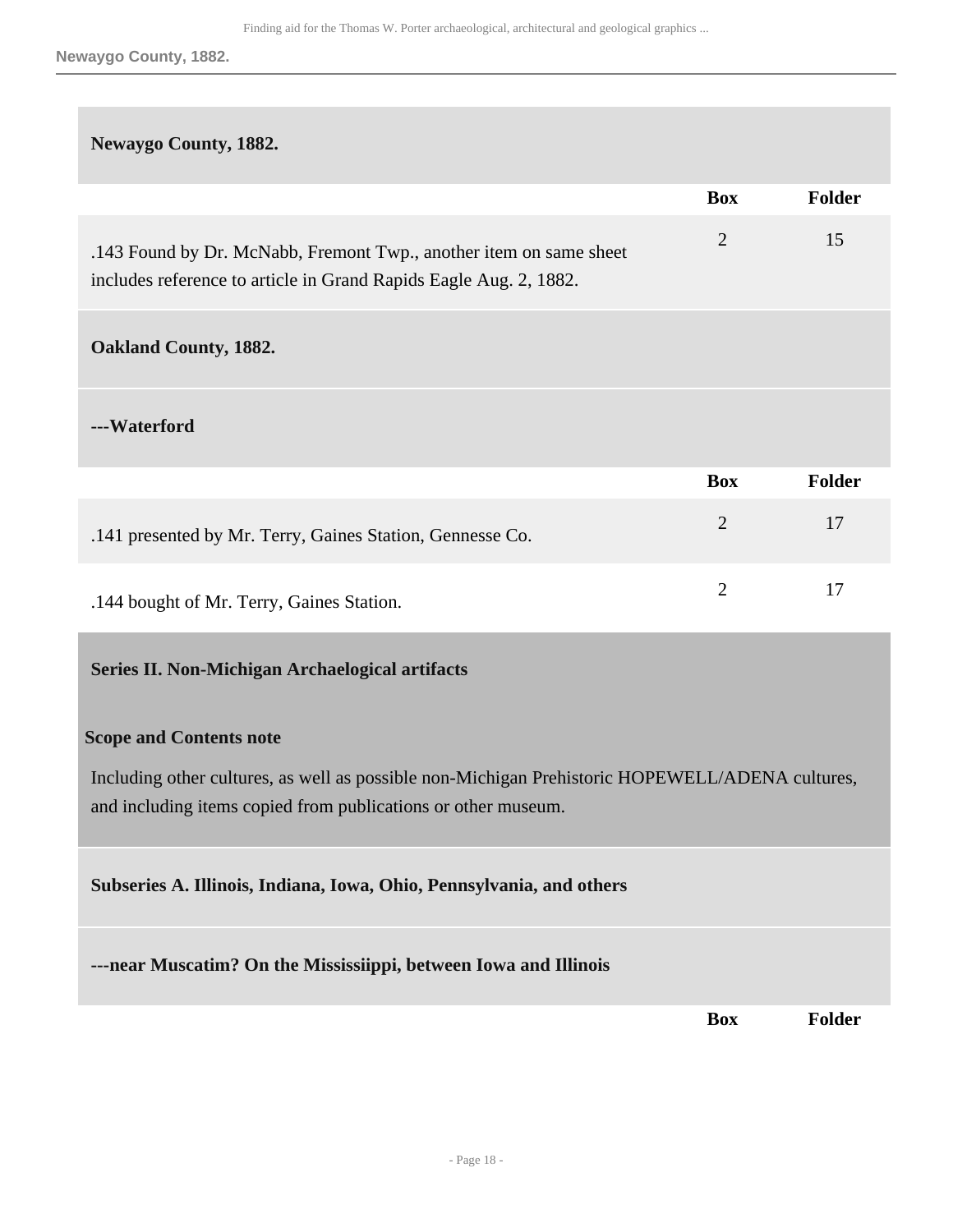#### **---Gladwell Mound, Franklin Co., Ind.**

| .106 Oversized                                                           | $\overline{7}$ |
|--------------------------------------------------------------------------|----------------|
| .134 Oversized. Various, including "Out of a Spoonbill cat fish taken in | $\overline{7}$ |

### the Mississippi River"

# **---Gladwell Mound, Franklin Co., Ind.**

|                                         | Box | <b>Folder</b> |
|-----------------------------------------|-----|---------------|
| 0.145. See also Smithsonian Report 1882 |     |               |

# **---From Warren K. Moorehead's Work, No.1, including Mich./Arizona/Iowa images**

|                                                    | <b>Box</b>     | Folder       |
|----------------------------------------------------|----------------|--------------|
| 0.146                                              | $\overline{4}$ | $\mathbf{1}$ |
| ---Shelby, Ohio                                    |                |              |
|                                                    | <b>Box</b>     | Folder       |
| 0.147                                              | $\overline{4}$ | $\mathbf{1}$ |
| ---Medina, Ohio find                               |                |              |
|                                                    | <b>Box</b>     | Folder       |
| 0.149                                              | $\overline{4}$ | $\mathbf{1}$ |
| 0.183 Ohio, Coffinbury/Le Metayer de Guichainville | $\overline{4}$ | $\mathbf{1}$ |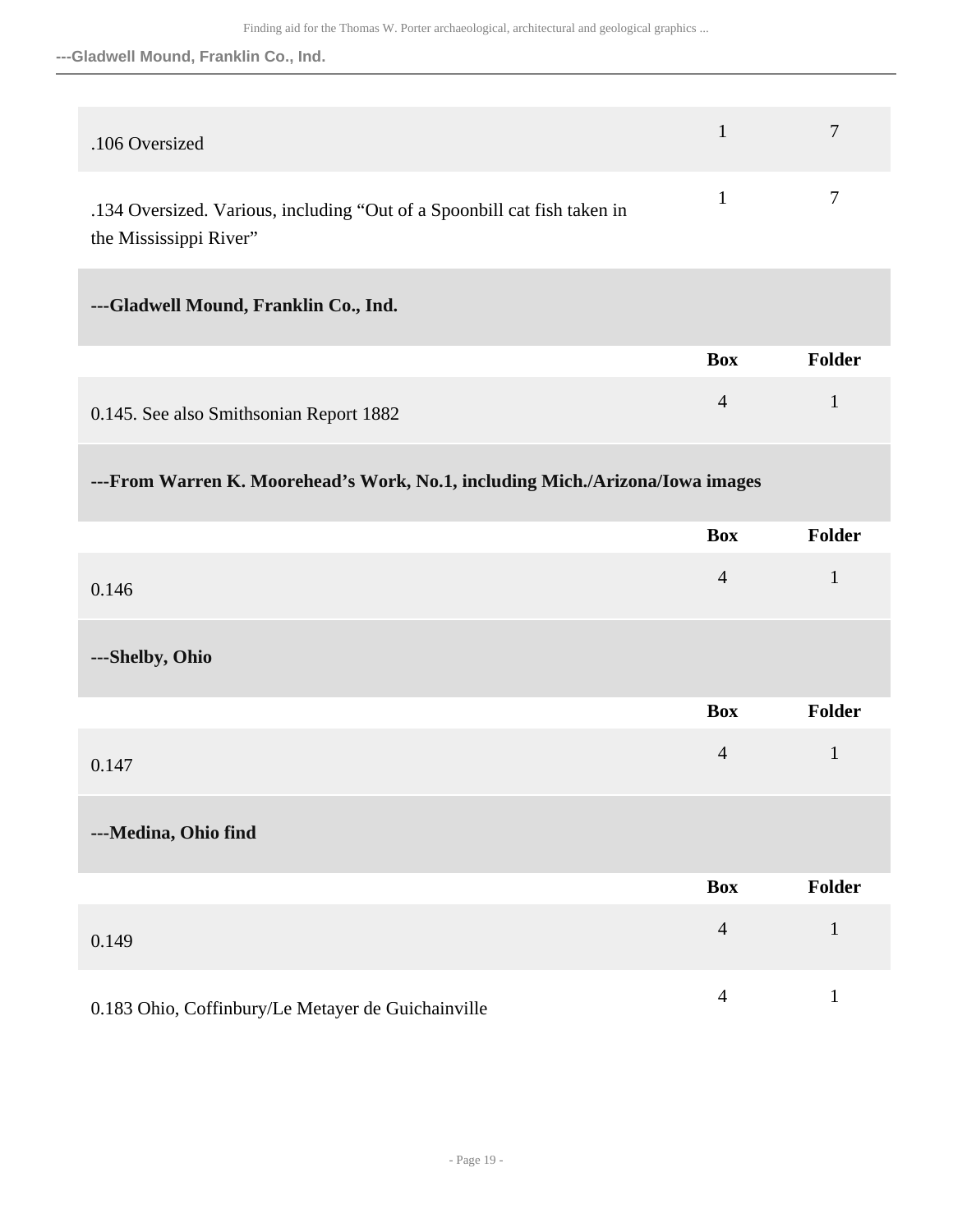#### **Attributed? These items found in this folder 2/2000**

| .184 Ohio                                                                                | $\overline{4}$ | $\mathbf{1}$ |
|------------------------------------------------------------------------------------------|----------------|--------------|
| See also .148 Coffinbury Norton Mound item, with a second image<br>associated Le Metayer | $\overline{4}$ | $\mathbf{1}$ |
| .341 Pennsylvania/Ohio Arrows                                                            | $\overline{4}$ | $\mathbf{1}$ |
| .345 Columbus, Pa.                                                                       | $\overline{4}$ | $\mathbf{1}$ |
| .347 Columbus, Pa.                                                                       | $\overline{4}$ | $\mathbf{1}$ |
| Attributed? These items found in this folder 2/2000                                      |                |              |
|                                                                                          | <b>Box</b>     | Folder       |
| .150 Fragment                                                                            | $\overline{4}$ | $\mathbf{1}$ |
|                                                                                          |                |              |
| 0.151                                                                                    | $\overline{4}$ | $\mathbf{1}$ |
| <b>Subseries B. Miscellaneous Archaelogy</b>                                             |                |              |
| --Mr. Van Alstine purchases                                                              |                |              |
|                                                                                          | <b>Box</b>     | Folder       |
| 0.105                                                                                    | $\overline{4}$ | $\sqrt{2}$   |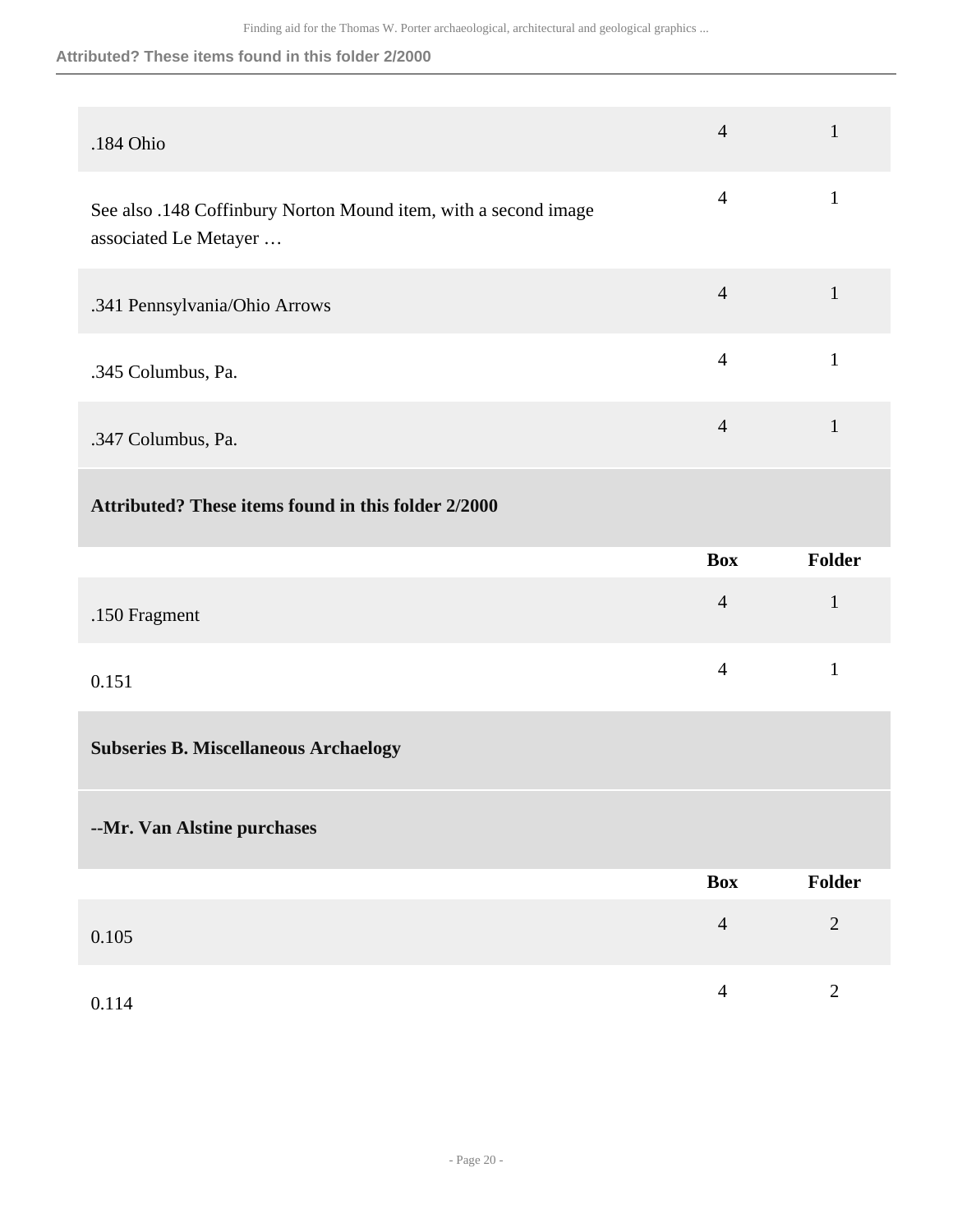| -- Jim Travis stationery                               |                |                |
|--------------------------------------------------------|----------------|----------------|
|                                                        | <b>Box</b>     | Folder         |
| 0.11                                                   | $\overline{4}$ | $\overline{2}$ |
| --Norfolk Downs, Mass. + clipping                      |                |                |
|                                                        | <b>Box</b>     | Folder         |
| 342                                                    | $\overline{4}$ | $\overline{2}$ |
| -- William Cullen Bryant ref. + Charles C. Abbott ref. |                |                |
|                                                        | <b>Box</b>     | Folder         |
| 0.348                                                  | $\overline{4}$ | $\overline{2}$ |
| --from Mounds in the North  [probably Michigan]        |                |                |
|                                                        | <b>Box</b>     | Folder         |
| 0.308                                                  | $\overline{4}$ | $\overline{2}$ |
| --Other                                                |                |                |
|                                                        | <b>Box</b>     | Folder         |
| .116 Oversized, Arrows of Mr. Pritchards               | $\,1\,$        | $8\,$          |
| 0.115                                                  | $\mathbf{1}$   | $8\,$          |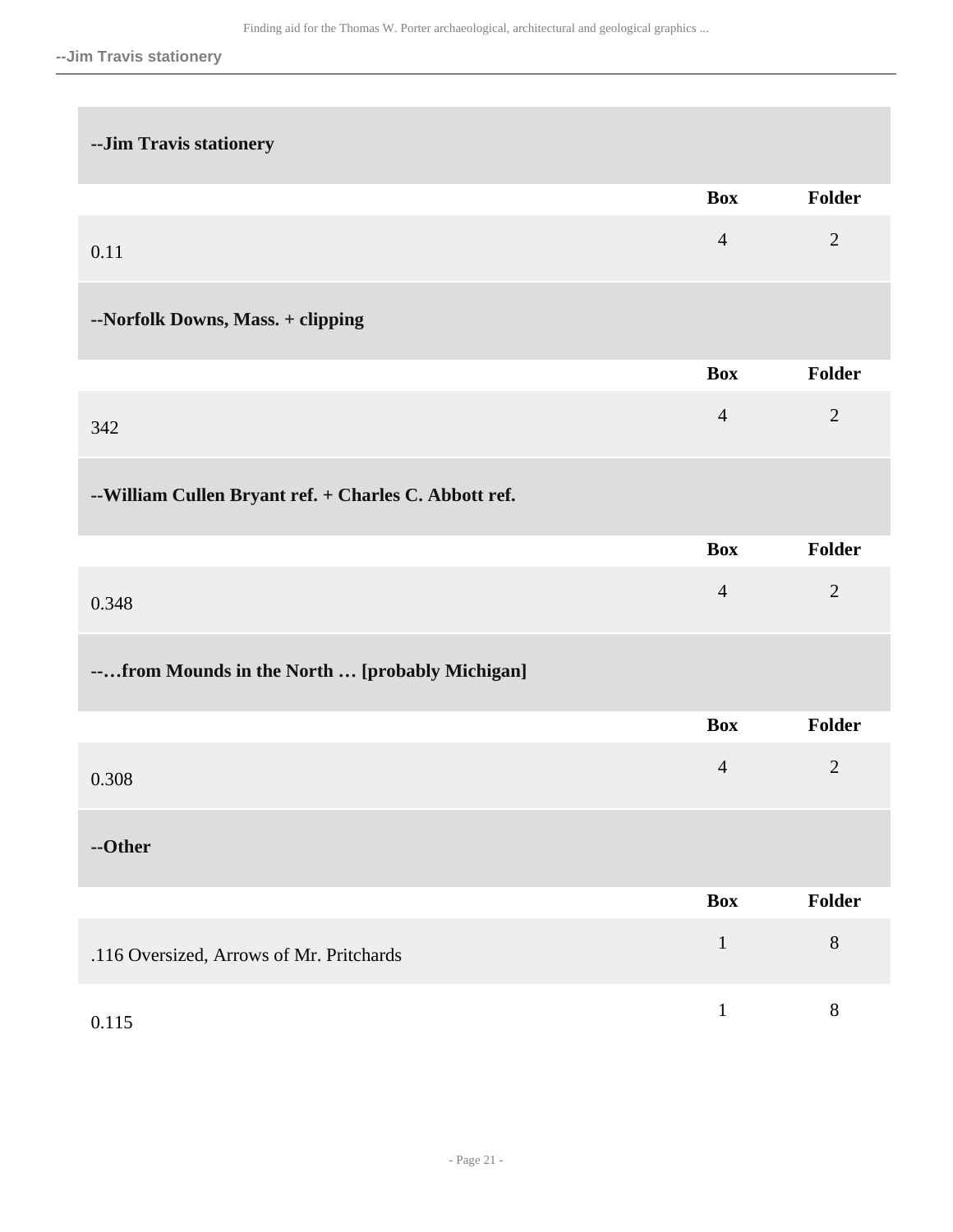**Subseries C. Report to the Peabody Museum, 1893.**

| 0.113                                                                                                  | $\mathbf{1}$ | 8             |
|--------------------------------------------------------------------------------------------------------|--------------|---------------|
| 0.111                                                                                                  | $\mathbf{1}$ | 8             |
| 0.112                                                                                                  | $\mathbf{1}$ | 8             |
| .109 Oversized, axx was given by Mr. Wetherly to Mr. Pruser? The<br>Jeweler, sold to Chicago gentleman | $\mathbf{1}$ | 8             |
| 0.107 Oversized. Radius of various vessels                                                             | $\mathbf{1}$ | 8             |
| Subseries C. Report to the Peabody Museum, 1893.                                                       |              |               |
|                                                                                                        | <b>Box</b>   | <b>Folder</b> |
| .117 + William Cullen Bryant reference                                                                 | 3            | 6             |
| .118 Sheet 1                                                                                           | 3            | 6             |
| .119 Sheet 2, with reference to Tinkam Collection                                                      | 3            | 6             |
| .120 manuscript                                                                                        | 3            | 6             |
| Subseries D. Arizona artifacts; 1883, 1884, 1888, 1889, 1897, n.d. Bath or Bark, Pulcher, Pritcher,    |              |               |
| .121 Pulcher Collection                                                                                |              |               |
|                                                                                                        | <b>Box</b>   | Folder        |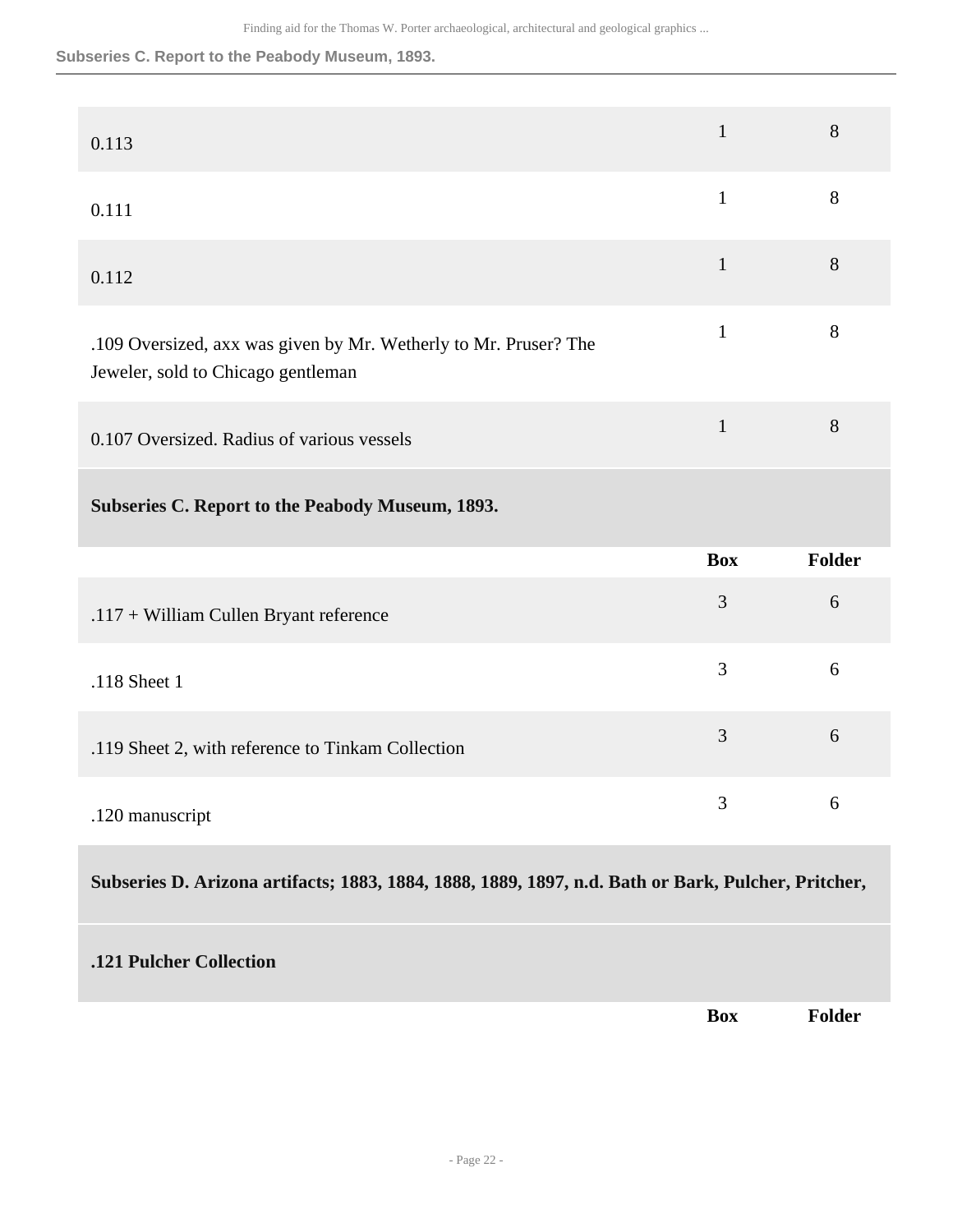#### **Subseries E. Smithsonian Reports**

| 0.122                                   | $\overline{4}$ | $\mathfrak{Z}$ |
|-----------------------------------------|----------------|----------------|
| 0.123                                   | $\overline{4}$ | $\mathfrak{Z}$ |
| 0.124                                   | $\overline{4}$ | $\mathfrak{Z}$ |
| 0.125                                   | $\overline{4}$ | $\mathfrak{Z}$ |
| 0.126 Oversized                         | $\mathbf 1$    | 9              |
| 0.127                                   | $\overline{4}$ | $\overline{3}$ |
| .128 Oversized                          | $\mathbf{1}$   | 9              |
| .129 Oversized                          | $\mathbf{1}$   | 9              |
| .130 Oversized                          | $\mathbf 1$    | 9              |
| .131 Oversized                          | $\mathbf 1$    | 9              |
| .132 Oversized                          | $\mathbf{1}$   | $\overline{9}$ |
| .133 Oversized                          | $\,1\,$        | 9              |
| <b>Subseries E. Smithsonian Reports</b> |                |                |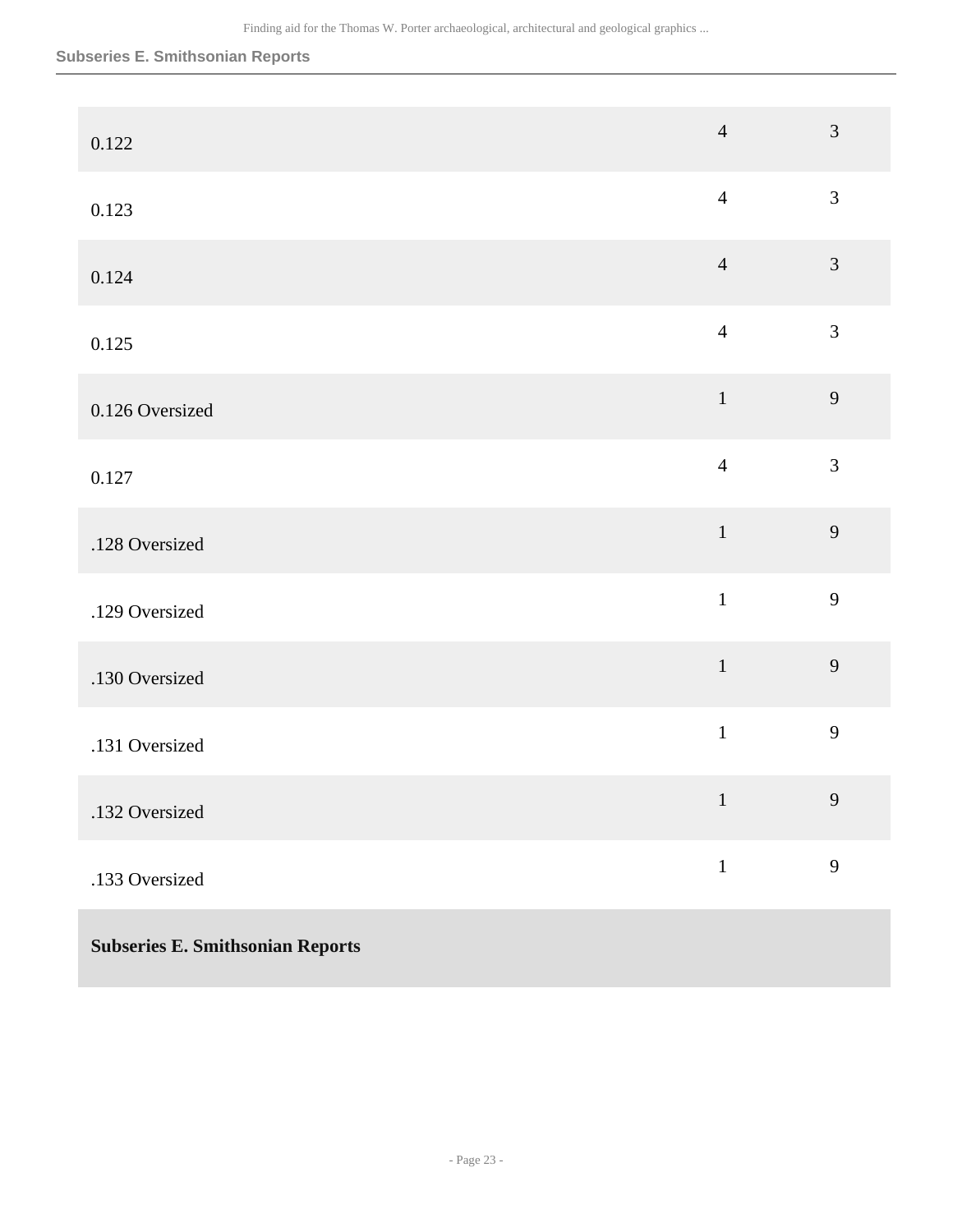| $-1865$              |                |                  |
|----------------------|----------------|------------------|
|                      | Box            | Folder           |
| 0.165                | $\overline{4}$ | $\overline{4}$   |
| $0.166\,$            | $\overline{4}$ | $\overline{4}$   |
| 0.167                | $\overline{4}$ | $\overline{4}$   |
| $-1882$              |                |                  |
|                      | <b>Box</b>     | Folder           |
| 0.164                | $\overline{4}$ | $\sqrt{5}$       |
| .168 Oversized       | $\mathfrak{Z}$ | $\boldsymbol{7}$ |
| 0.169                | $\overline{4}$ | $\sqrt{5}$       |
| $0.17\,$             | $\overline{4}$ | 5                |
| 0.171                | $\overline{4}$ | $\sqrt{5}$       |
| $0.172\,$            | $\overline{4}$ | 5                |
| 0.173                | $\overline{4}$ | $\sqrt{5}$       |
| .174 Gilwell's Mound | $\overline{4}$ | $\mathfrak{S}$   |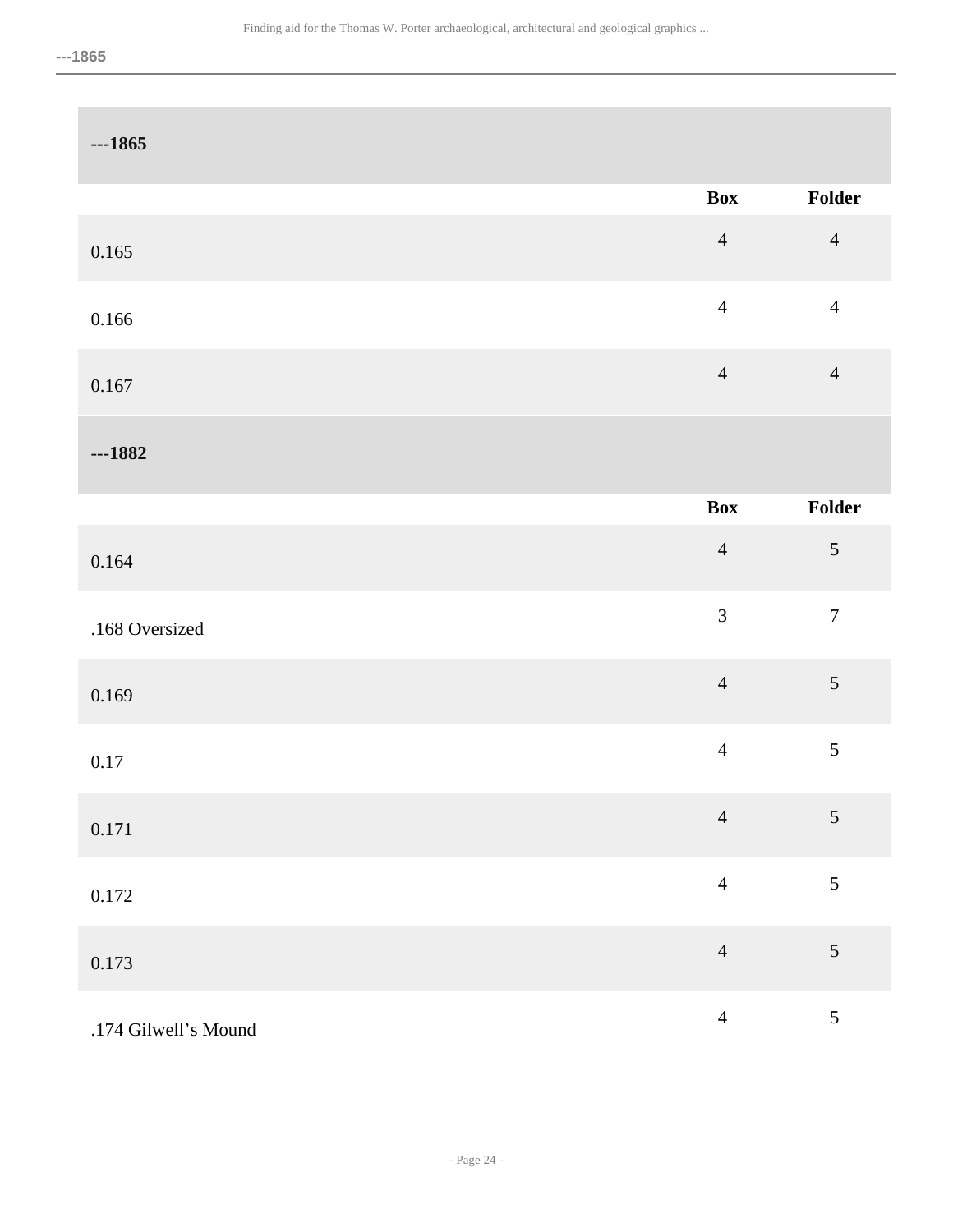### **F. Coin rubbings (18th and 19th centuries), n.d.**

# **F. Coin rubbings (18th and 19th centuries), n.d.**

|                                                  | <b>Box</b>     | Folder         |
|--------------------------------------------------|----------------|----------------|
| .185-.197                                        | $\overline{4}$ | 6              |
| G. Egyptian symbols, n.d.                        |                |                |
|                                                  | <b>Box</b>     | Folder         |
| 0.198                                            | $\overline{4}$ | $\overline{7}$ |
| $0.2\,$                                          | $\overline{4}$ | $\overline{7}$ |
| 0.201                                            | $\overline{4}$ | $\overline{7}$ |
|                                                  |                |                |
| H. European artifacts (Britain/France)           |                |                |
|                                                  | <b>Box</b>     | Folder         |
| .178 Coffinbury and Le Metayer de Guichainville? | $\overline{4}$ | $\, 8$         |
| .202 Dublin, Ireland                             | 3              | $8\,$          |
| 0.203                                            | $\overline{4}$ | $8\,$          |
| .204 Coffinbury and Le Metayer de Guichainville? | $\overline{4}$ | $8\,$          |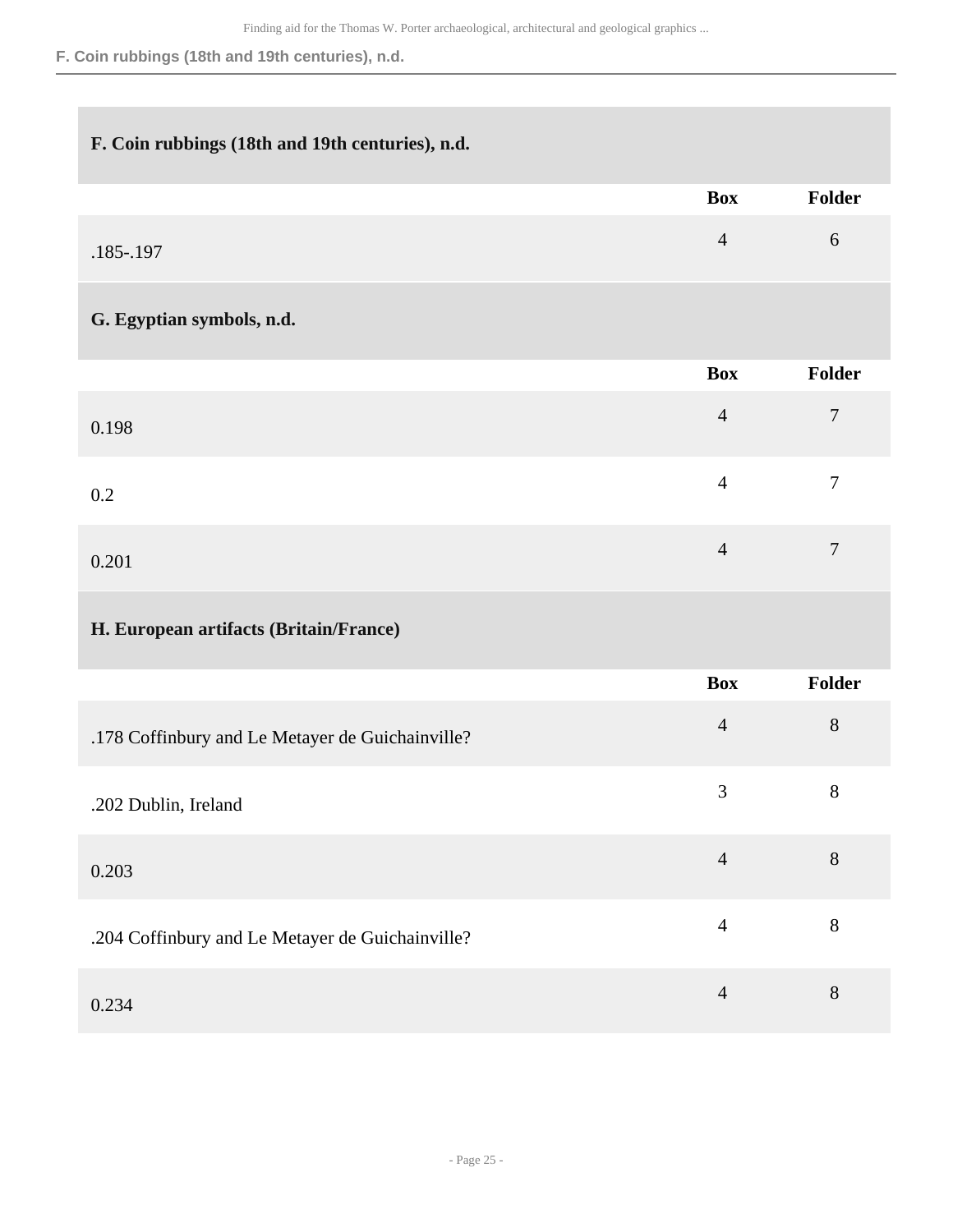| I.Grecian artifacts, n.d. |                |                |
|---------------------------|----------------|----------------|
|                           | Box            | Folder         |
| 0.205                     | $\overline{4}$ | 9              |
| 0.206                     | $\overline{4}$ | $\overline{9}$ |
| 0.207                     | $\overline{4}$ | 9              |
| 0.208                     | $\overline{4}$ | 9              |
| 0.209                     | $\overline{4}$ | 9              |
| $\sim$                    |                |                |

# **J. Normandy, Gaulish Roman, Samian**

# **Scope and Contents note**

Several or all items are from an exchange of items between Coffinbury and Le Metayer de Guichainville?

|       | Box            | Folder |
|-------|----------------|--------|
| 0.175 | $\overline{4}$ | 10     |
| 0.176 | $\overline{4}$ | 10     |
| 0.177 | $\overline{4}$ | 10     |
| 0.18  | $\overline{4}$ | 10     |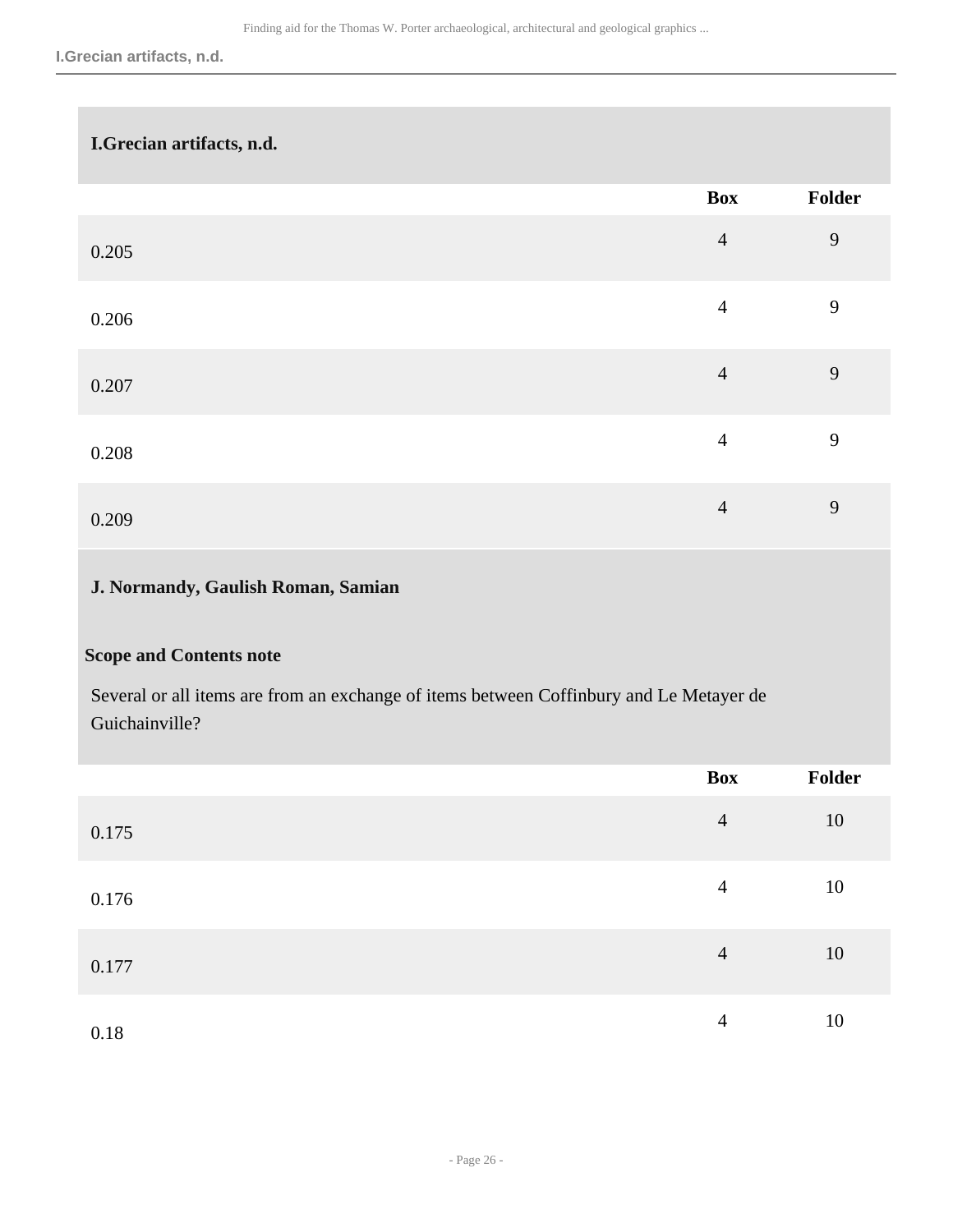#### **K. Roman, Samian and Etruscan artifacts, 1882, 1883, 1885, n.d.**

| 0.181 | $\overline{4}$ | 10 |
|-------|----------------|----|
| 0.182 | 4              | 10 |
| 0.199 | $\overline{4}$ | 10 |

# **K. Roman, Samian and Etruscan artifacts, 1882, 1883, 1885, n.d.**

|                          | <b>Box</b>     | Folder |
|--------------------------|----------------|--------|
| .237 Oversized           | $\mathfrak{Z}$ | 9      |
| 0.238                    | $\overline{4}$ | $11\,$ |
| 0.239                    | $\overline{4}$ | $11\,$ |
| 0.24                     | $\overline{4}$ | $11\,$ |
| 0.241                    | $\overline{4}$ | $11\,$ |
| 0.242                    | $\overline{4}$ | $11\,$ |
| .243 Coin                | $\overline{4}$ | $11\,$ |
| <b>L. South American</b> |                |        |
|                          | <b>Box</b>     | Folder |
| .245 Cusco. Oversized    | $\mathfrak{Z}$ | $10\,$ |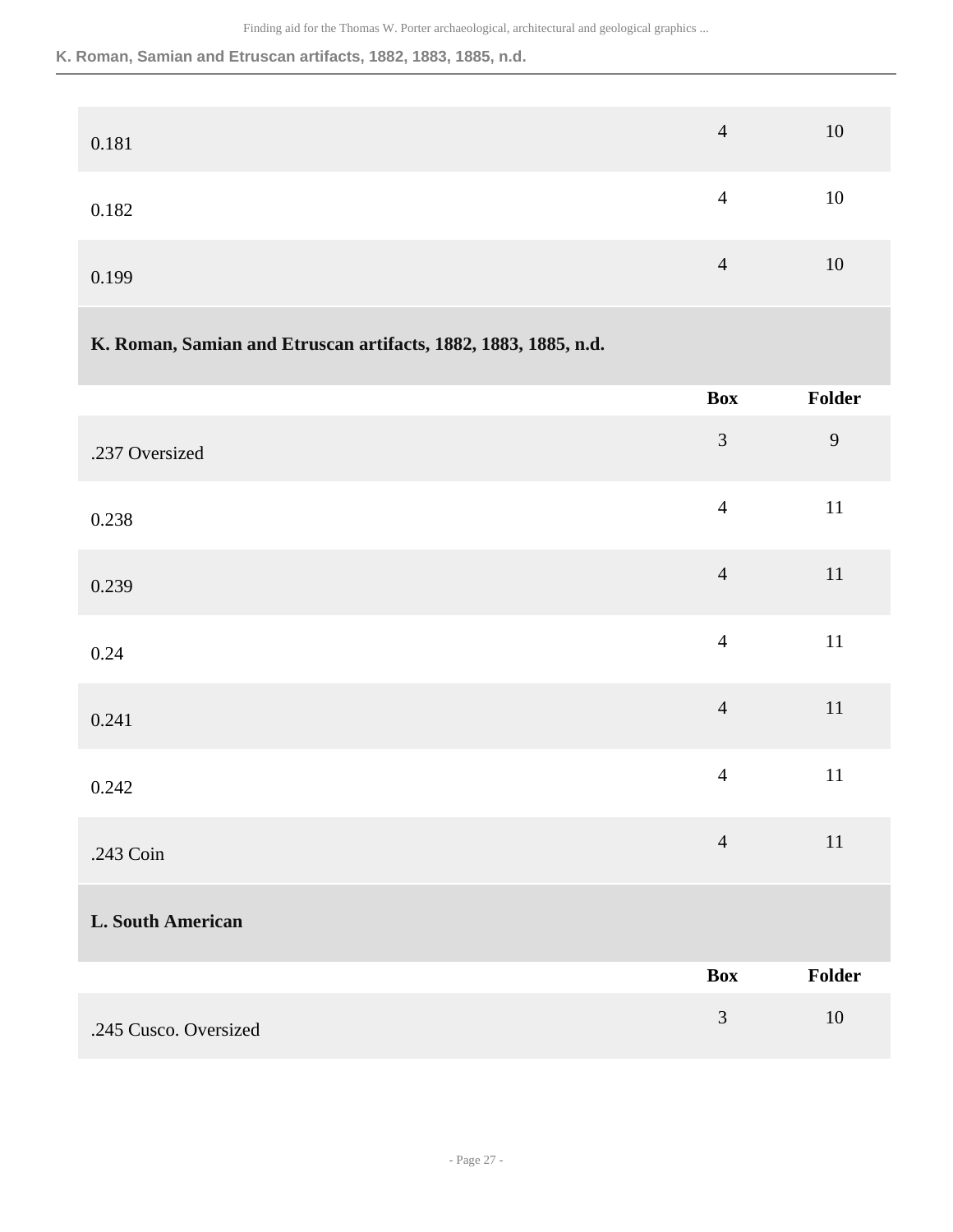| .349 Cusco. Oversized                                                                          | 3              | 10     |
|------------------------------------------------------------------------------------------------|----------------|--------|
| 0.216 Oversized                                                                                | $\overline{3}$ | 10     |
| 0.179                                                                                          | $\overline{4}$ | 12     |
| .244 Oversized. Brought by Lieut. Gibon and presented to Mr. Hartman of<br><b>Grand Rapids</b> | 3              | 10     |
| 0.246                                                                                          | $\overline{4}$ | 12     |
| 0.247                                                                                          | $\overline{4}$ | 12     |
| <b>M.Central American</b>                                                                      |                |        |
|                                                                                                |                |        |
| ---Honduras artifacts, n.d.                                                                    |                |        |
|                                                                                                | <b>Box</b>     | Folder |
| 0.21 Oversized                                                                                 | 3              | 11     |
| .211 Oversized                                                                                 | 3              | 11     |
| 0.212                                                                                          | $\overline{4}$ | 13     |
| 0.213                                                                                          | $\overline{4}$ | 13     |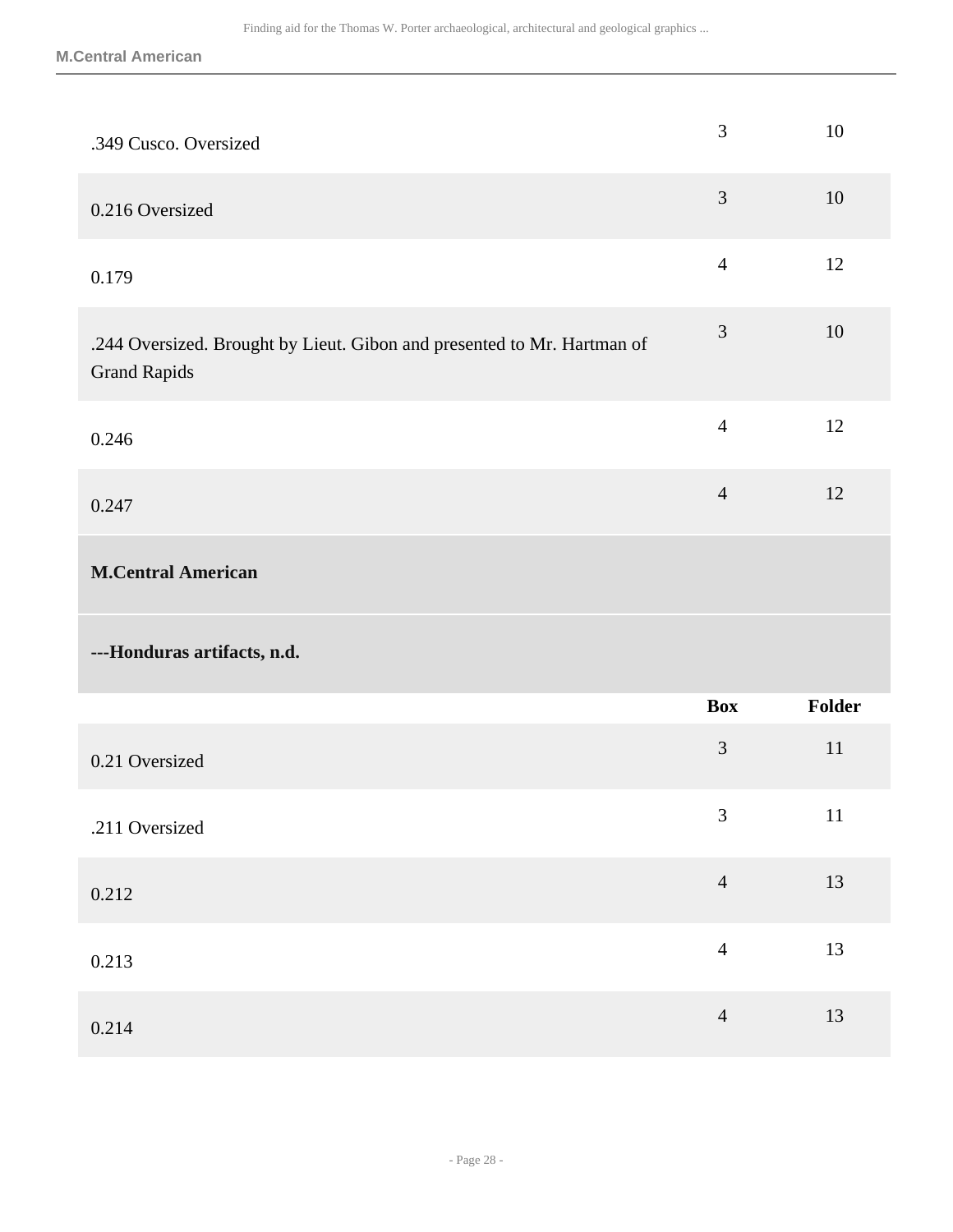| 0.215 | 4              | 13 |
|-------|----------------|----|
| 0.217 | $\overline{4}$ | 13 |

### **N.Japanese artifacts, n.d.**

|       | <b>Box</b>     | Folder |
|-------|----------------|--------|
| 0.218 | $\overline{4}$ | 14     |
| 0.219 | $\overline{4}$ | $14$   |
| 0.22  | $\overline{4}$ | 14     |
| 0.221 | $\overline{4}$ | 14     |
| 0.222 | $\overline{4}$ | 14     |
| 0.223 | $\overline{4}$ | 14     |

### **O. Livingston County, NY artifacts**

#### **Scope and Contents note**

Including Gilmore Farm finds, and including general area topography sketches. Note: some sheets also including geological sketches.

|      | <b>Box</b> | Folder |
|------|------------|--------|
| 0.98 | 4          | 15     |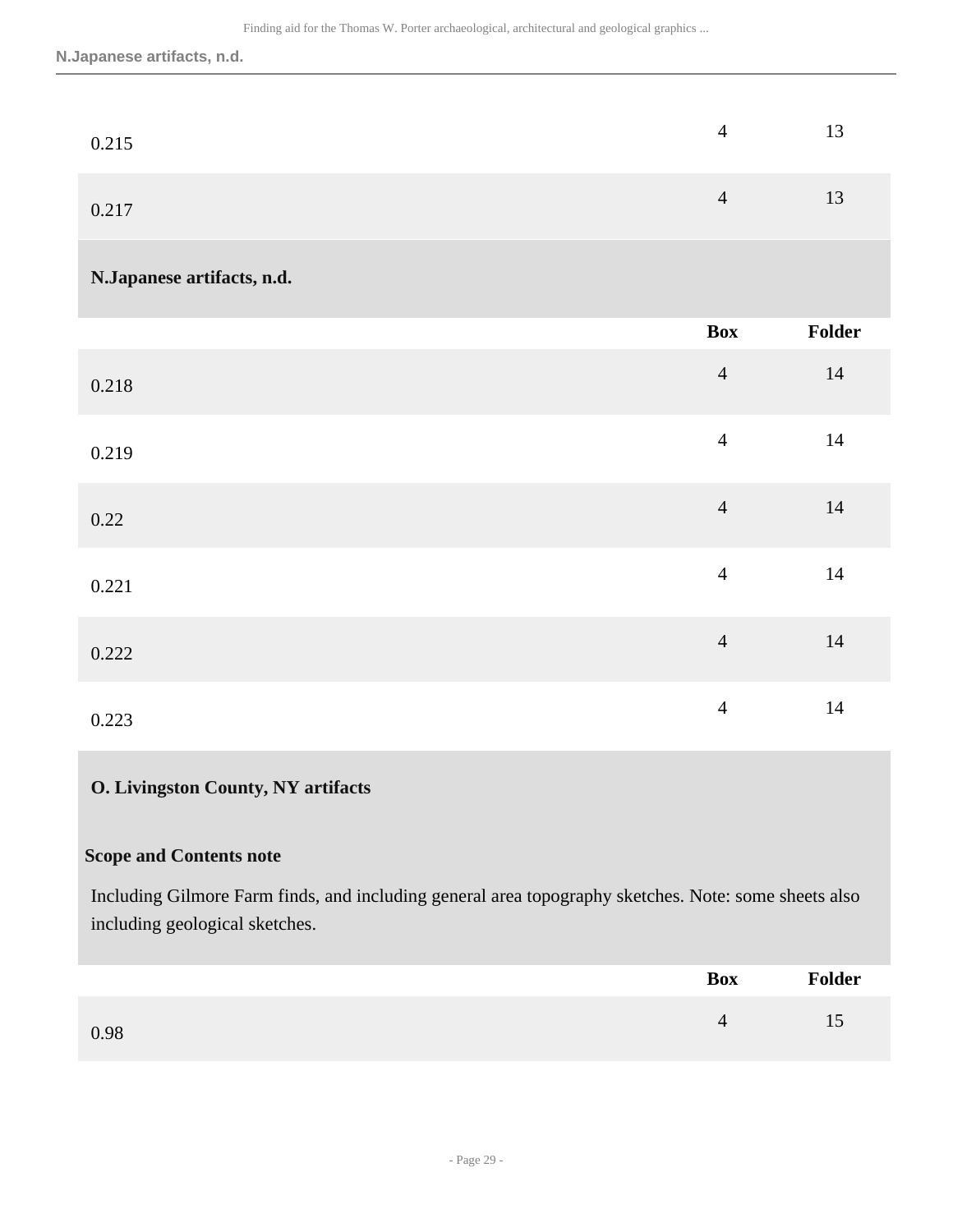# **O. Livingston County, NY artifacts**

| 0.224                    | $\overline{4}$ | $15\,$ |
|--------------------------|----------------|--------|
| 0.225                    | $\overline{4}$ | $15\,$ |
| 0.226                    | $\overline{4}$ | $15\,$ |
| 0.227                    | $\overline{4}$ | $15\,$ |
| 0.228                    | $\overline{4}$ | $15\,$ |
| 0.229                    | $\overline{4}$ | $15\,$ |
| .230 [oversized]         | $\overline{3}$ | $12\,$ |
| 0.231                    | $\overline{4}$ | $15\,$ |
| 0.232                    | $\overline{4}$ | 15     |
| 0.233                    | $\overline{4}$ | $15\,$ |
| 0.235                    | $\overline{4}$ | 15     |
| 0.236                    | $\overline{4}$ | $15\,$ |
| .343 Robert Canum's Farm | $\overline{4}$ | $15\,$ |
| .344 Canawagus Mount     | $\overline{4}$ | $15\,$ |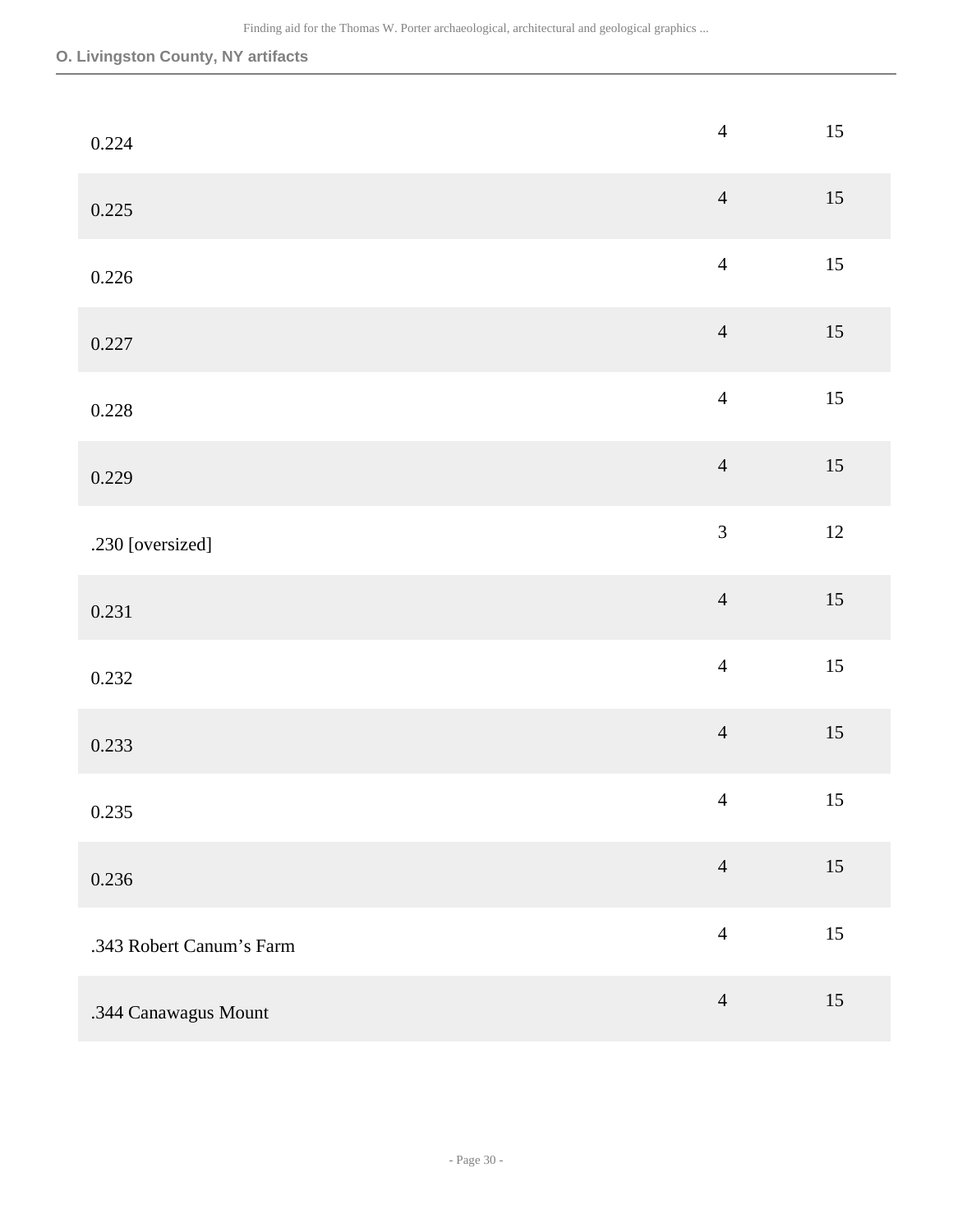# **Series III. Geological Sketches, 1889-1893, n.d.**

<span id="page-30-0"></span>

| 0.346 Gilmore Farm                                                                                     | $\overline{4}$ | 15            |
|--------------------------------------------------------------------------------------------------------|----------------|---------------|
| Series III. Geological Sketches, 1889-1893, n.d.                                                       |                |               |
| A. Livingston County, N.Y.                                                                             |                |               |
| ---Oversized                                                                                           |                |               |
|                                                                                                        | <b>Box</b>     | Folder        |
| 0.306                                                                                                  | $\overline{3}$ | 13            |
| ---McVain's Farm/Quarry. Note: Other McVain drawings on other sheets in the Livingston Co.<br>section. |                |               |
|                                                                                                        | <b>Box</b>     | <b>Folder</b> |
| 0.251                                                                                                  | $\overline{4}$ | 16            |
| 0.254                                                                                                  | $\overline{4}$ | 16            |
| 0.255                                                                                                  | $\overline{4}$ | 16            |
|                                                                                                        |                |               |

 $0.256$  and  $4$  16

 $0.261$  and  $4$  16

 $0.284$  16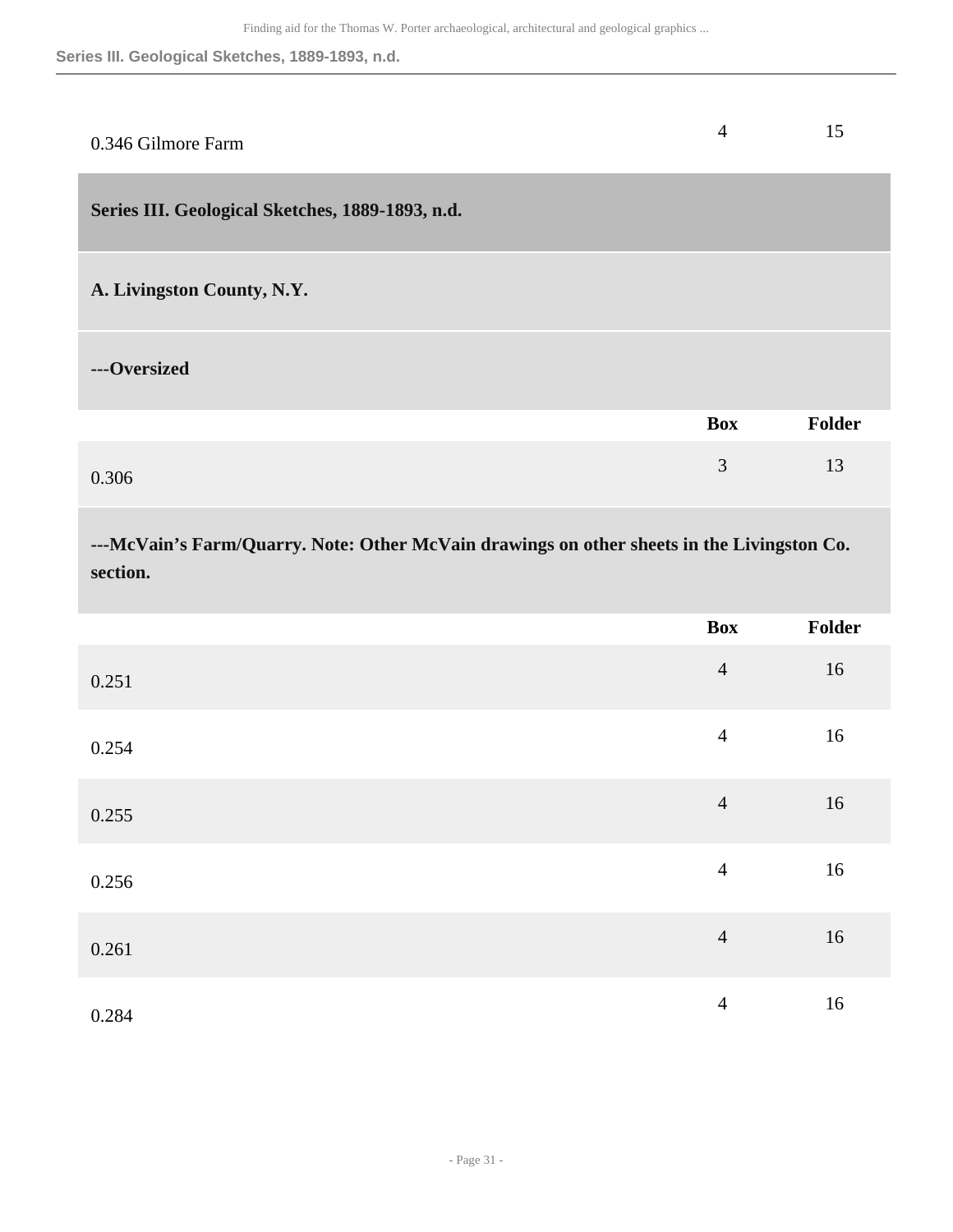| 0.285                       | $\overline{4}$ | $16\,$ |
|-----------------------------|----------------|--------|
| 0.288                       | $\overline{4}$ | $16\,$ |
| 0.304                       | $\overline{4}$ | $16\,$ |
| ---Brice's Mill             |                |        |
|                             | <b>Box</b>     | Folder |
| 0.283                       | $\overline{4}$ | $17\,$ |
| 0.287                       | $\overline{4}$ | $17\,$ |
| 0.301                       | $\overline{4}$ | $17\,$ |
| 0.302                       | $\overline{4}$ | $17\,$ |
| 0.303                       | $\overline{4}$ | $17\,$ |
| ---Various, including above |                |        |
|                             | Box            | Folder |
| 0.248                       | $\overline{4}$ | $18\,$ |
| $0.25\,$                    | $\overline{4}$ | $18\,$ |
| 0.257                       | $\sqrt{4}$     | $18\,$ |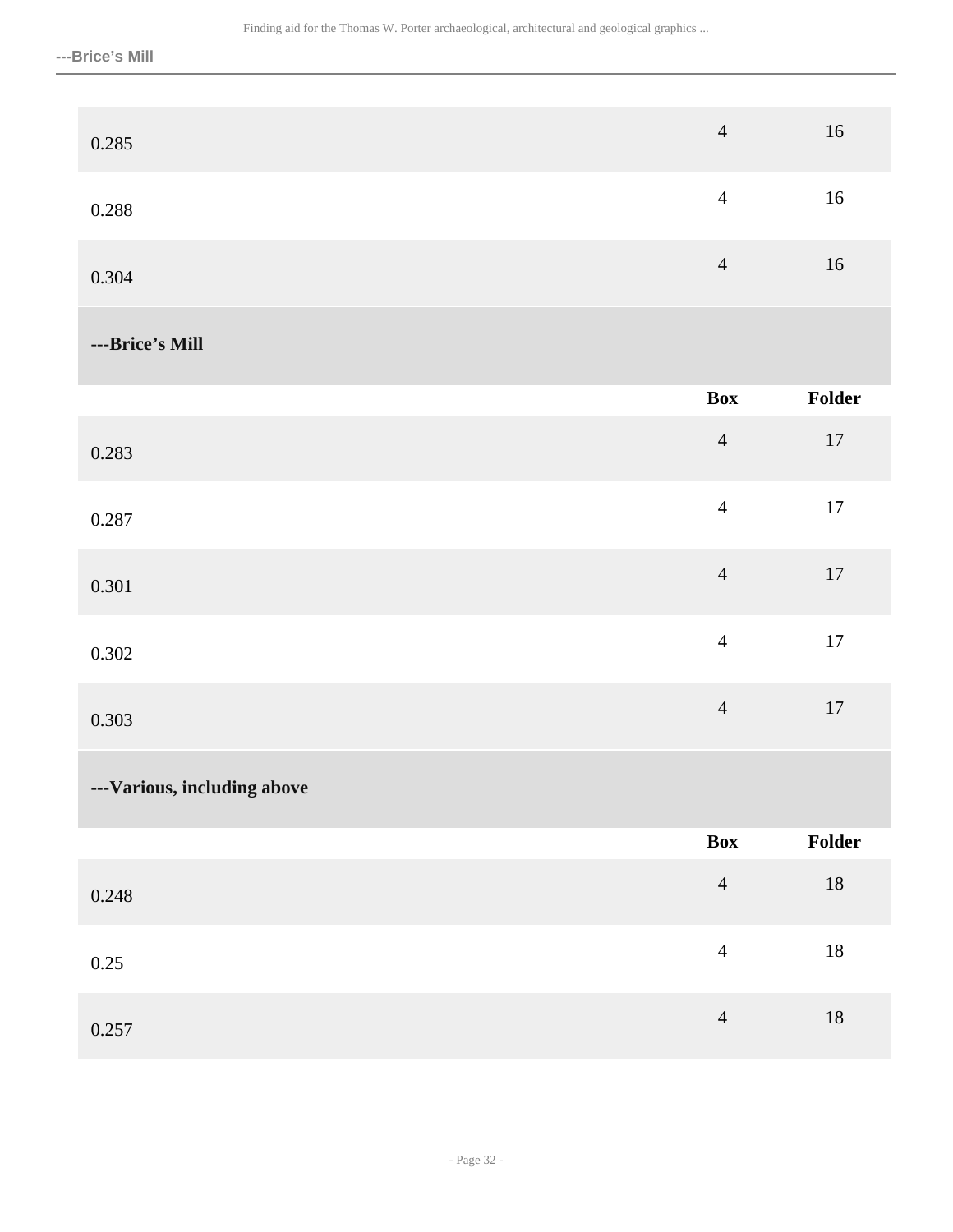**B. Out of the late F. Holcom Col., now owned by Dr. Kirkland, Gratiot?, Gr...**

| 0.259 | $\overline{4}$ | $18\,$ |
|-------|----------------|--------|
| 0.26  | $\overline{4}$ | $18\,$ |
| 0.29  | $\overline{4}$ | $18\,$ |
| 0.294 | $\overline{4}$ | $18\,$ |
| 0.297 | $\overline{4}$ | $18\,$ |
| 0.3   | $\overline{4}$ | $18\,$ |

# **B. Out of the late F. Holcom Col., now owned by Dr. Kirkland, Gratiot?, Grand Rapids**

|                                  | <b>Box</b>     | Folder |
|----------------------------------|----------------|--------|
| 0.282                            | $\overline{4}$ | 19     |
| 0.291                            | $\overline{4}$ | 19     |
| 0.292                            | $\overline{4}$ | 19     |
| 0.293                            | $\overline{4}$ | 19     |
| C. Oversized Kent Co. Geological |                |        |
|                                  | <b>Box</b>     | Folder |
| 0.267                            | $\mathbf{1}$   | 10     |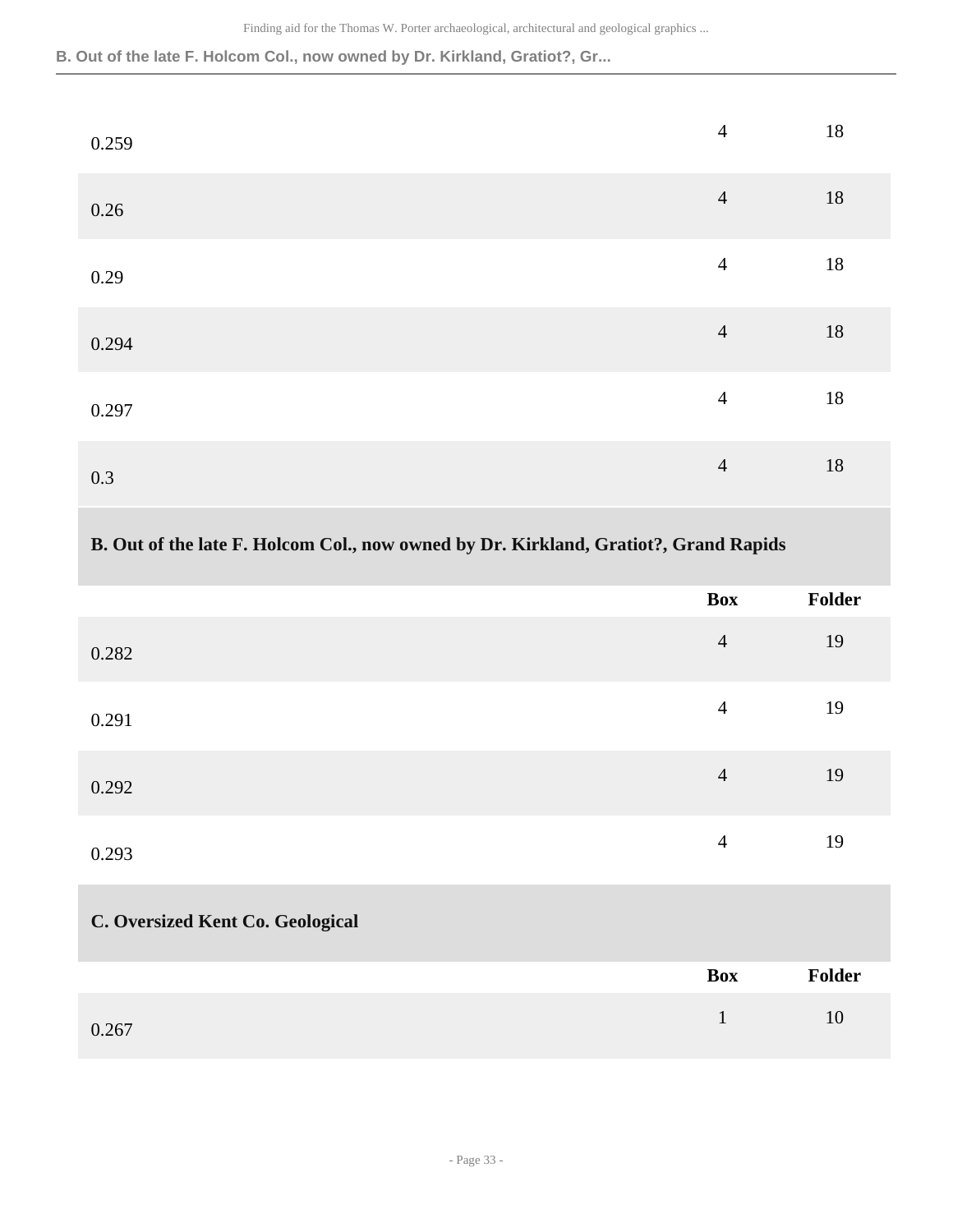#### **D. Michigan. Geological and Miscellaneous**

| 0.268 | 1 10 |  |
|-------|------|--|
|       |      |  |

# **D. Michigan. Geological and Miscellaneous**

|       | Box            | Folder |
|-------|----------------|--------|
| 0.252 | $\overline{4}$ | 20     |
| 0.263 | $\overline{4}$ | 20     |
| 0.286 | $\overline{4}$ | 20     |

### **E. Papers 1-6**

|                                      | <b>Box</b>     | Folder |
|--------------------------------------|----------------|--------|
| .258 Paper 4                         | $\overline{4}$ | 21     |
| .262 Paper 3                         | $\overline{4}$ | 21     |
| .269 Paper 1                         | $\overline{4}$ | 21     |
| .281 Paper 6                         | $\overline{4}$ | 21     |
| .298 Paper 2                         | $\overline{4}$ | 21     |
| .295 Paper 5 Livingston Co., N.Y. ID | $\overline{4}$ | 21     |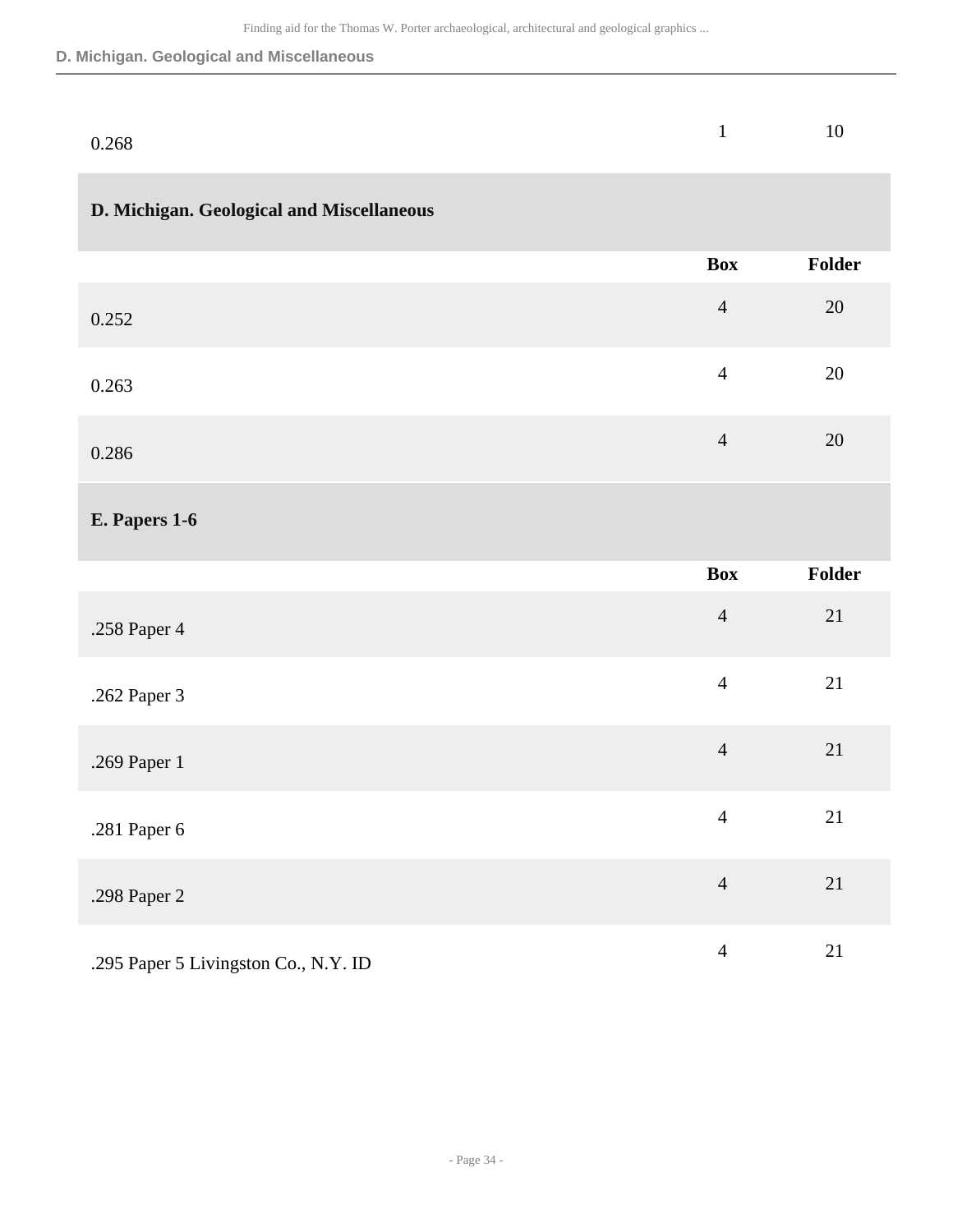#### **F. Miscellaneous and unidentified**

# **F. Miscellaneous and unidentified**

|          | Box            | Folder |
|----------|----------------|--------|
| 0.249    | $\overline{4}$ | $22\,$ |
| 0.253    | $\overline{4}$ | 22     |
| 0.264    | $\overline{4}$ | $22\,$ |
| 0.265    | $\overline{4}$ | 22     |
| 0.272    | $\overline{4}$ | 22     |
| 0.274    | $\overline{4}$ | $22\,$ |
| 0.275    | $\overline{4}$ | 22     |
| 0.278    | $\overline{4}$ | $22\,$ |
| 0.279    | $\overline{4}$ | $22\,$ |
| $0.28\,$ | $\overline{4}$ | $22\,$ |
| 0.289    | $\overline{4}$ | $22\,$ |
| 0.299    | $\overline{4}$ | $22\,$ |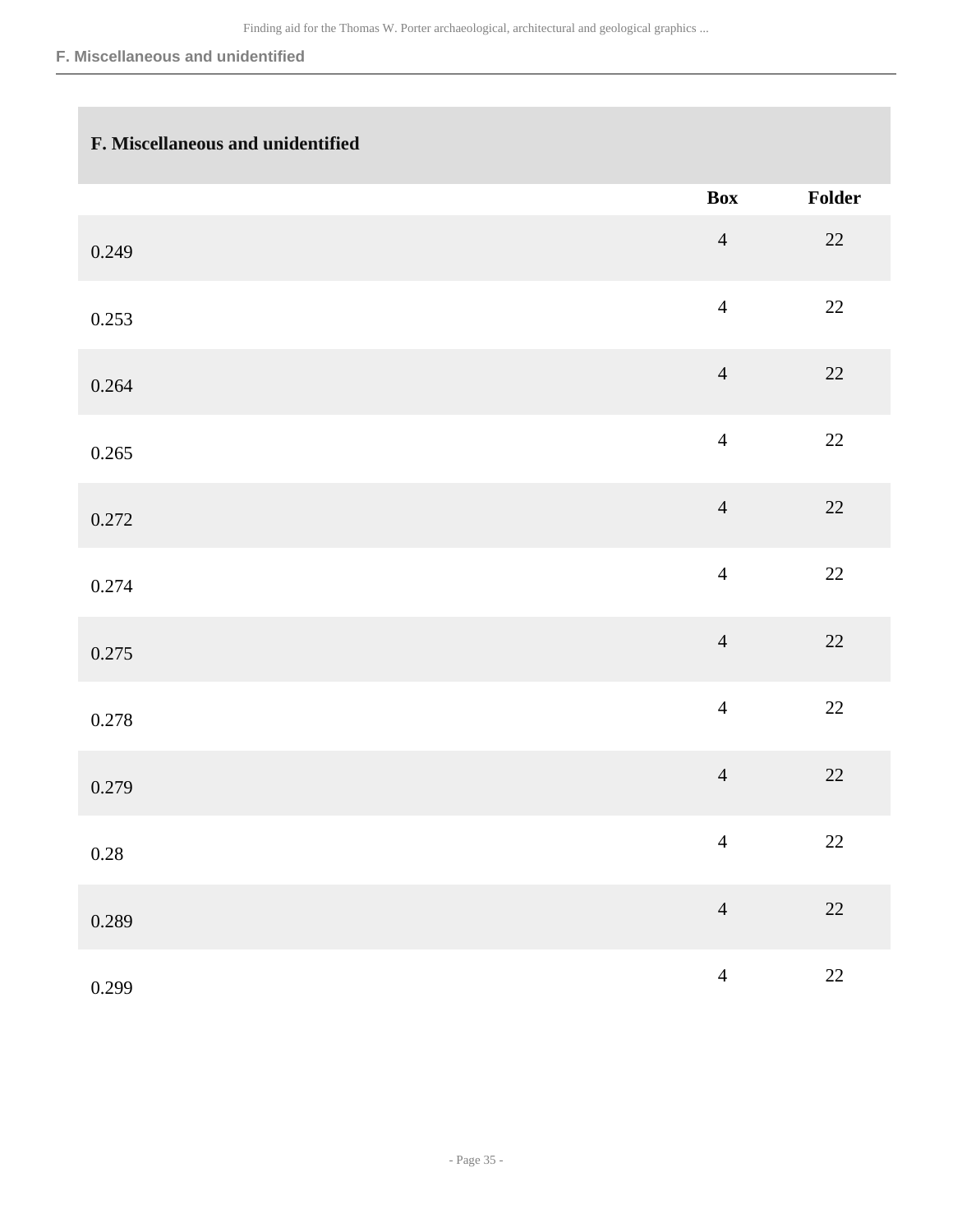#### **G. Ohio and Pennsylvania drawings**

| 0.305                                                  |               | 22 |
|--------------------------------------------------------|---------------|----|
| 0.271 Oversized. Egg, Dinornis Aepiornis, New Zealand. | $\mathcal{R}$ | 14 |

# **G. Ohio and Pennsylvania drawings**

### **Scope and Contents note**

Including reference to Oxford Coal Mine in Scranton, Pa., Sacket and Wiggins Collection, James Travis [or Travers], Wonderland Museum and Bigest Show on Earth.

|                        | <b>Box</b>     | Folder |
|------------------------|----------------|--------|
| 0.266                  | $\overline{4}$ | 23     |
| 0.27                   | $\overline{4}$ | 23     |
| 0.273                  | $\overline{4}$ | 23     |
| 0.276                  | $\overline{4}$ | 23     |
| 0.277                  | $\overline{4}$ | 23     |
| 0.296                  | $\overline{4}$ | $23\,$ |
| .307 Oversized         | 3              | 15     |
| H. Coal illustrations. |                |        |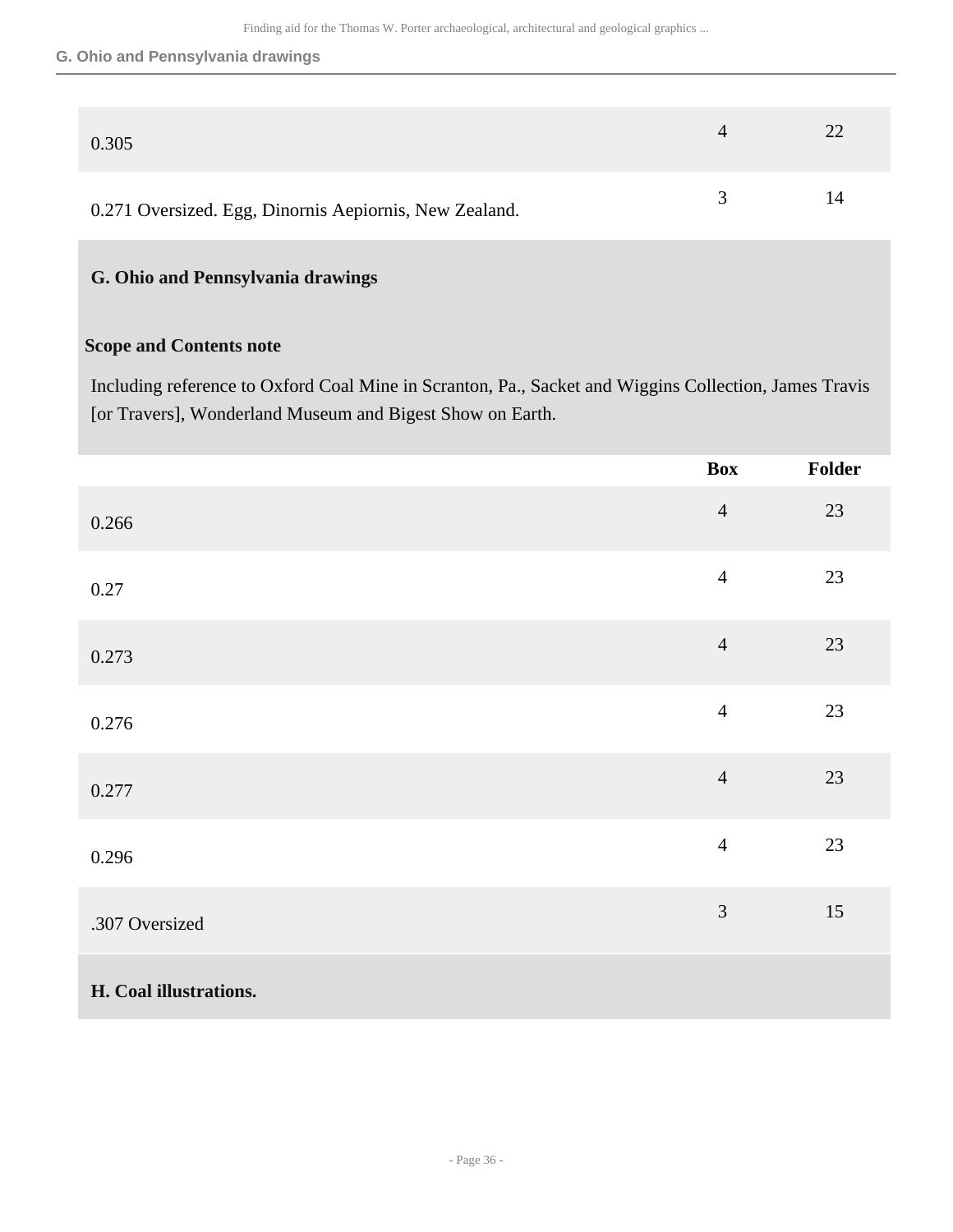**Series IV. Building Sketches and Photographs.**

# **Scope and Contents note**

These items have Porter's numbers

1,1,2,2,3,4,4½,4¾,5,5½,6,6½,7,8,9,10,10½,,11,11½,12,13,14,15,16,17,18,19,20,21,21½,22,23 + 1 Published illustration of Australain Tree Fern House

<span id="page-36-0"></span>

|                                               | <b>Box</b>     | Folder |
|-----------------------------------------------|----------------|--------|
| 0.325                                         | $\overline{4}$ | 24     |
| .309 to .340                                  | $\overline{4}$ | 24     |
| 0.356                                         | $\overline{4}$ | 24     |
| Series IV. Building Sketches and Photographs. |                |        |
| A. Grand Rapids buildings, n.d.               |                |        |
|                                               | <b>Box</b>     | Folder |
| 0.152                                         | $\overline{2}$ | 18     |
| 0.153                                         | $\overline{2}$ | 18     |
| 0.154                                         | $\overline{2}$ | $18\,$ |
| 0.155                                         | $\overline{2}$ | 18     |
| 0.156                                         | $\overline{2}$ | 18     |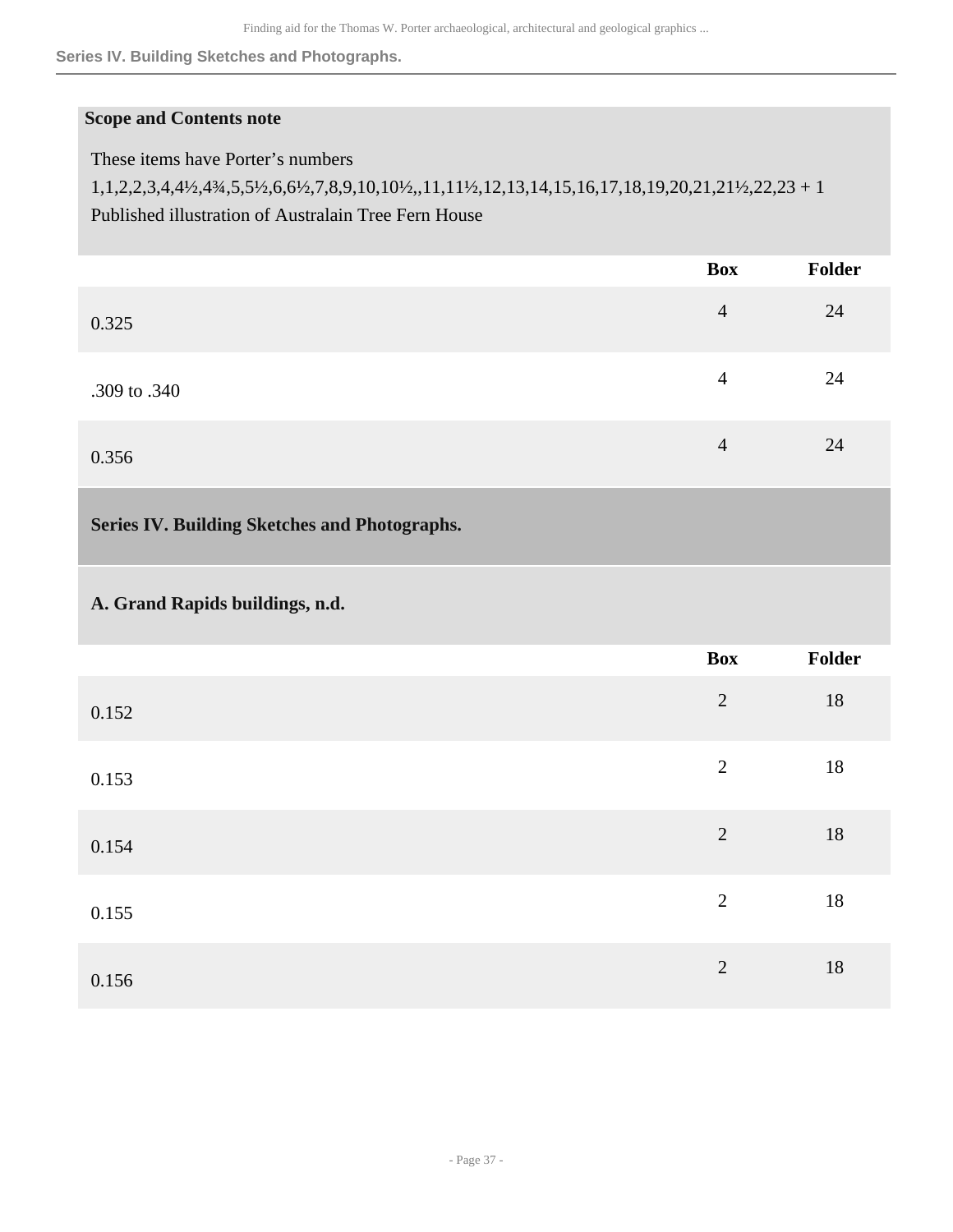# **B. Photographs, n.d.**

| 0.157                   | $\overline{2}$ | $18\,$ |
|-------------------------|----------------|--------|
| 0.158                   | $\overline{c}$ | $18\,$ |
| 0.159                   | $\overline{2}$ | $18\,$ |
| 0.16                    | $\overline{2}$ | $18\,$ |
| $0.161\,$               | $\overline{2}$ | $18\,$ |
| 0.162                   | $\overline{2}$ | $18\,$ |
| 0.163                   | $\sqrt{2}$     | $18\,$ |
|                         |                |        |
| B. Photographs, n.d.    |                |        |
| Porter, Thomas W., n.d. |                |        |
|                         | <b>Box</b>     | Folder |
| 0.352                   | $\sqrt{2}$     | $19\,$ |
| 0.353                   | $\overline{2}$ | $19\,$ |
| 0.354                   | $\overline{c}$ | 19     |